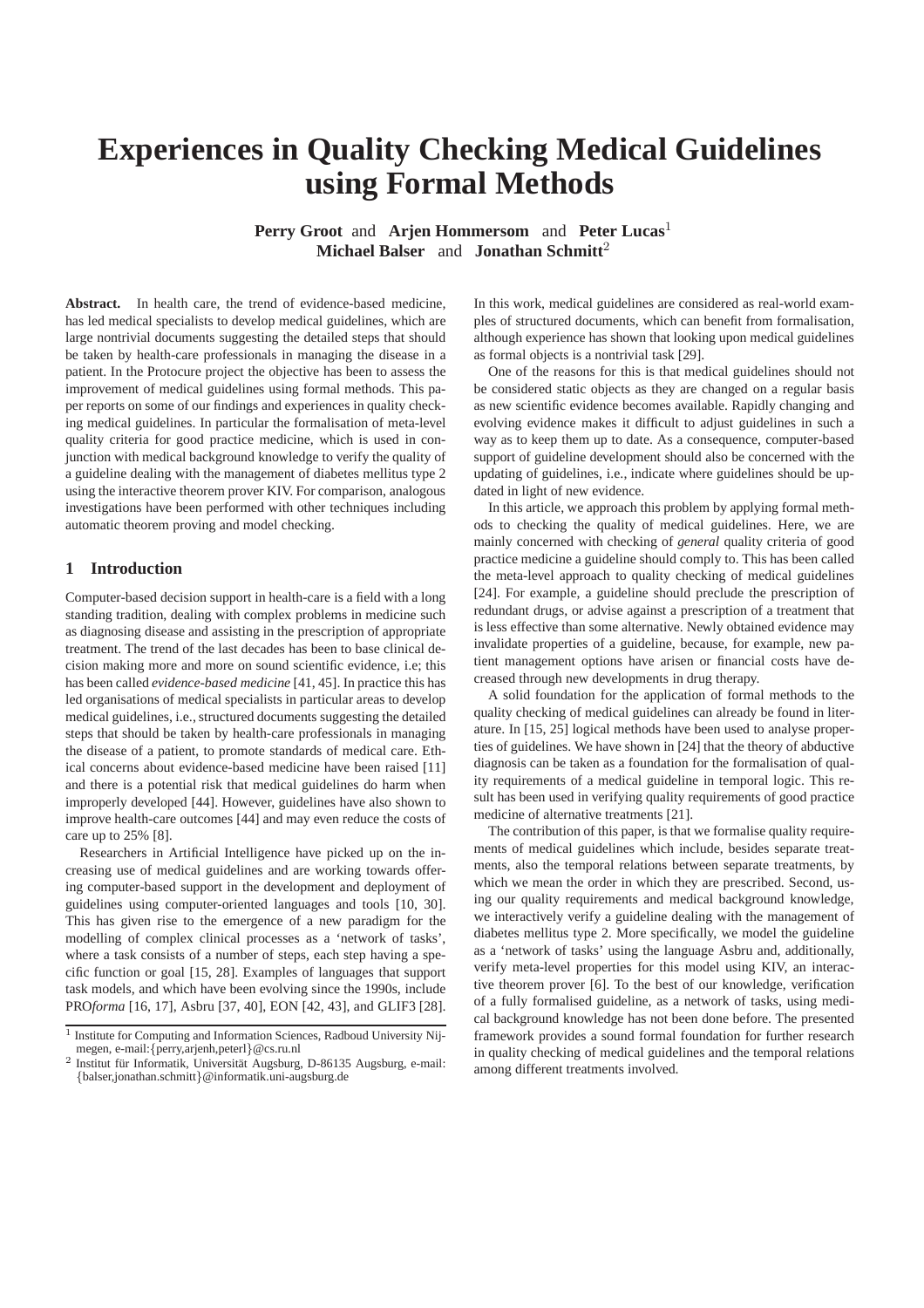The remainder of this paper is structured as follows. Section 2 gives an introduction to the Protocure project and the methodology employed within the project.<sup>3</sup> Section 3 gives an introduction to medical guidelines. Section 4 gives an overview of Asbru, the guideline representation language used throughout our work. Section 5 discusses in more detail the approach to formal verification of medical guideline. It discusses the main elements of a guideline a formal language should address and discusses the three types of knowledge involved: background knowledge, the treatment order in the guideline, and the quality requirements. Section 6 discusses in more detail how to formalise these three knowledge types in the context of diabetes mellitus type 2. Section 7 discusses in more detail how to translate everything into the KIV system. Section 8 gives the results with interactive verification with the theorem prover KIV.

#### **2 Protocure: Improving medical guidelines by formal methods**

The aim of the Protocure project has been to take the formalisation of guidelines one step further, by using guideline representation languages for modelling medical guidelines as formal objects and integrating them with formal methods for quality checking. The main objective of the Protocure project was the assessment of guideline improvement using formal methods, which has been done using the methodology shown in Figure 1 [2]. Initially, a medical guideline is selected, which is then gradually transformed into a formal representation. This transformation basically consists of two phases. Firstly, the guideline is modelled in the Asbru language, which is a language specifically designed for the modelling of medical guidelines. Asbru is described in detail in Section 4. Secondly, the Asbru model of the guideline is transformed in a formal language that can be used for verification. Formal languages, tools, and techniques that have been used within the Protocure project are (1) KIV, an interactive theorem prover that uses a variant of temporal logic, (2) Otter, an automatic theorem prover, and (3) SMV, a model checker that uses computation tree logic and linear temporal logic. These are described in more detail in forthcoming sections.



**Figure 1.** The process of guideline formalisation and verification as done in the Protocure project.

Closely related to the modelling of the guideline is the modelling of the properties one wants to check for the guideline under study. Several sources can be used to obtain such properties, which then also need to be translated into a formal language that will be used for verification. The simplest properties, so-called *structural properties* [12], are those properties that ensure that the Asbru model created is correct, e.g., reachability of all states. More complex properties deal with the medical intentions one wants to obtain when using a guideline. These can be derived from the guideline text or for example from quality indicators independently developed from the guideline [18]. Such properties need interpretation and were found to be harder to formalise. In this paper, we look, among others, at a specific type of such complex properties, namely meta-level quality requirements, which state requirements for general good medical practice.

## **3 Medical guidelines**

Guidelines, medical guidelines, or practice guidelines are all commonly used abbreviations for the full term 'clinical practice guideline'. An often cited definition of guidelines is the one by Field and Lohr [14]:

Clinical practice guidelines are systematically developed statements to assist practitioner and patient decisions about appropriate health care for specific clinical circumstances.

Though 'protocol' is often synonymously used for 'guideline', a protocol gives detailed statements about *how* one should act in daily practice, whereas a guideline gives more general scientifically founded statements about *what* should be done. Protocols are often seen as more detailed, practice-oriented versions of a guideline [27]. In this work the focus is on medical guidelines.

An example of a fragment of a guideline is shown in Figure 2. It is part of the guideline for general practitioners about the treatment of diabetes mellitus type 2 [34]. General practitioners' guidelines are normally quite compact. Guidelines for medical specialists are often large – they can be as large as 100 pages – but even then they consists of sections similar to our example. Translating a guideline into a clear and structured fragment such as in Figure 2 can take a lot of effort; however, the formalisation of a guideline is not the main focus of the work presented, which is about verification of a formalised guideline.

- Step 2: if Quetelet index (QI)  $\leq$  27, prescribe a sulfonylurea drug; otherwise, prescribe a biguanide drug.
- Step 3: combine a sulfonylurea drug and biguanide (replace one of these by a  $\alpha$ -glucosidase inhibitor if side-effects occur).
- Step 4: one of the following:
	- oral antidiabetic and insulin • only insulin
		-

Figure 2. Tiny fragment of a clinical guideline on the management of diabetes mellitus type 2. If one of the steps  $k = 1, 2, 3$  is ineffective, the management moves to step  $k + 1$ 

The diabetes mellitus type 2 guideline provides practitioners with a clear structure of recommended actions to be taken for the control of the glucose level. This kind of information is typically found in medical guidelines in the sense that medical knowledge is combined with information about order and time of treatment (e.g., sulfonylurea in step 2), about patients and their environment (e.g., Quetelet index lower than or equal to 27), and finally which drugs are to be administered to the patient (e.g., a sulfonylurea drug). When verifying the quality of a guideline, the formal language used should at least address these elements. We come back to these elements in more detail in Section 5.1.

#### **4 Medical guidelines in Asbru**

Much research has already been devoted to the development of representation languages for medical guidelines. Most of them look at

<sup>3</sup> http://www.protocure.org

<sup>–</sup> Step 1: diet.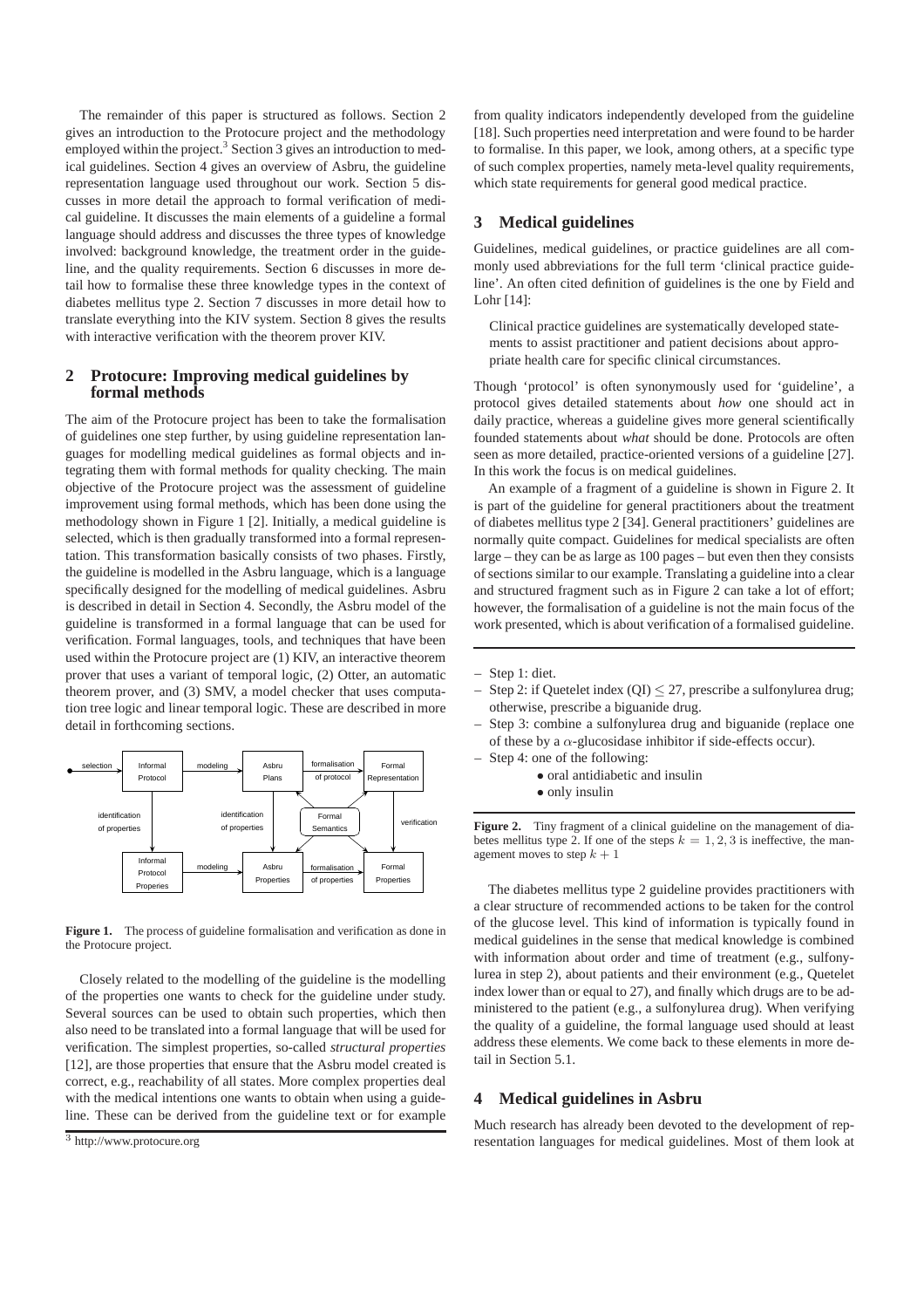

Figure 3. The plan state model, where Satisfied(*cond*) denotes that the environment satisfied the condition *cond* whereas Satisfiable(*cond*) denotes that, theoretically, the environment could still satisfy the condition *cond*, i.e., that no deadline has passed in case of time constraints.

guidelines consisting of a composition of actions, whose execution is controlled by conditions [27]. However, most of them are not formal enough for the purpose of our research as they often incorporate free-text elements which do not have a clear semantics. Exceptions to this are PRO*forma* [16, 17] and Asbru [37, 40]. The latter has been chosen in our research as a basis to formalise a medical guideline.

## **4.1 Introduction to Asbru**

A medical guideline is considered in Asbru as a hierarchical *plan*. The main components of an Asbru plan are intentions, conditions, plan-body, and time annotations. Furthermore, a plan can have arguments and can alter the value of variables.

The *intentions* are the high-level goals of a plan. Intentions can be expressed in terms of achieving, maintaining, or avoiding a certain state or action. The states or actions to which intentions refer can be intermediate or final (overall). In total there are twelve possible forms of intentions built up by combining elements from the sets {achieve, maintain, avoid}, {intermediate, overall}, and {state, action}.

*Conditions* can be associated to a plan to define different aspects of its execution. The most important types of condition are: (1) filter and setup conditions, $4$  which must be true before a plan can start, (2) abort conditions, which define when a plan must abort, and (3) complete conditions, which define when a started plan finishes successfully. Conditions can be 'over-ridable' (i.e., health personnel can manually satisfy the condition) or 'require confirmation' (i.e., conditions must be explicitly confirmed before they are satisfied).

The *plan-body* contains the actions, sub-plans, or both to be executed as part of the plan. The main types of plan-body are: (1) userperformed: an action has to be performed by a user, which requires interaction, which is not further modelled, (2) single-step: an action which can be either an activation of a sub-plan, an assignment of a variable, a request for an input value, or an if-then-else statement, (3) sub-plans: a set of plans to be performed in a given order, either sequentially, in parallel, in any-order, or unordered, and (4) cyclical plans: a repetition of actions over a time period. In case of sub-plans, it is also required to specify a waiting strategy to describe which of the sub-plans must be completed for the super plan to complete, e.g., all sub-plans should be executed (**wait-for all**).

*Time annotations* can be associated to various Asbru elements, e.g., intentions, conditions, plan activations. A time annotation specifies (1) in which interval things must start, (2) in which interval things must end, (3) their minimal and maximal duration, and (4) a reference time point.

#### **4.2 The semantics of Asbru**

To help in the understanding of Asbru we review here the semantics of Asbru in a semi-formal statechart notation [5]. In Asbru, plans are organised in a hierarchy, where a plan may include a number of sub-plans. The semantics of Asbru is defined in [3] by flattening the hierarchy of plans and using one top level control to execute all plans synchronously. Within each top level step, a step of every plan is executed. Whether a plan is able to progress depends on its conditions.

<sup>&</sup>lt;sup>4</sup> filter conditions are conditions about values that cannot change value, e.g.,  $sex = male$ , whereas setup conditions are conditions about values that may change, e.g., glucose level.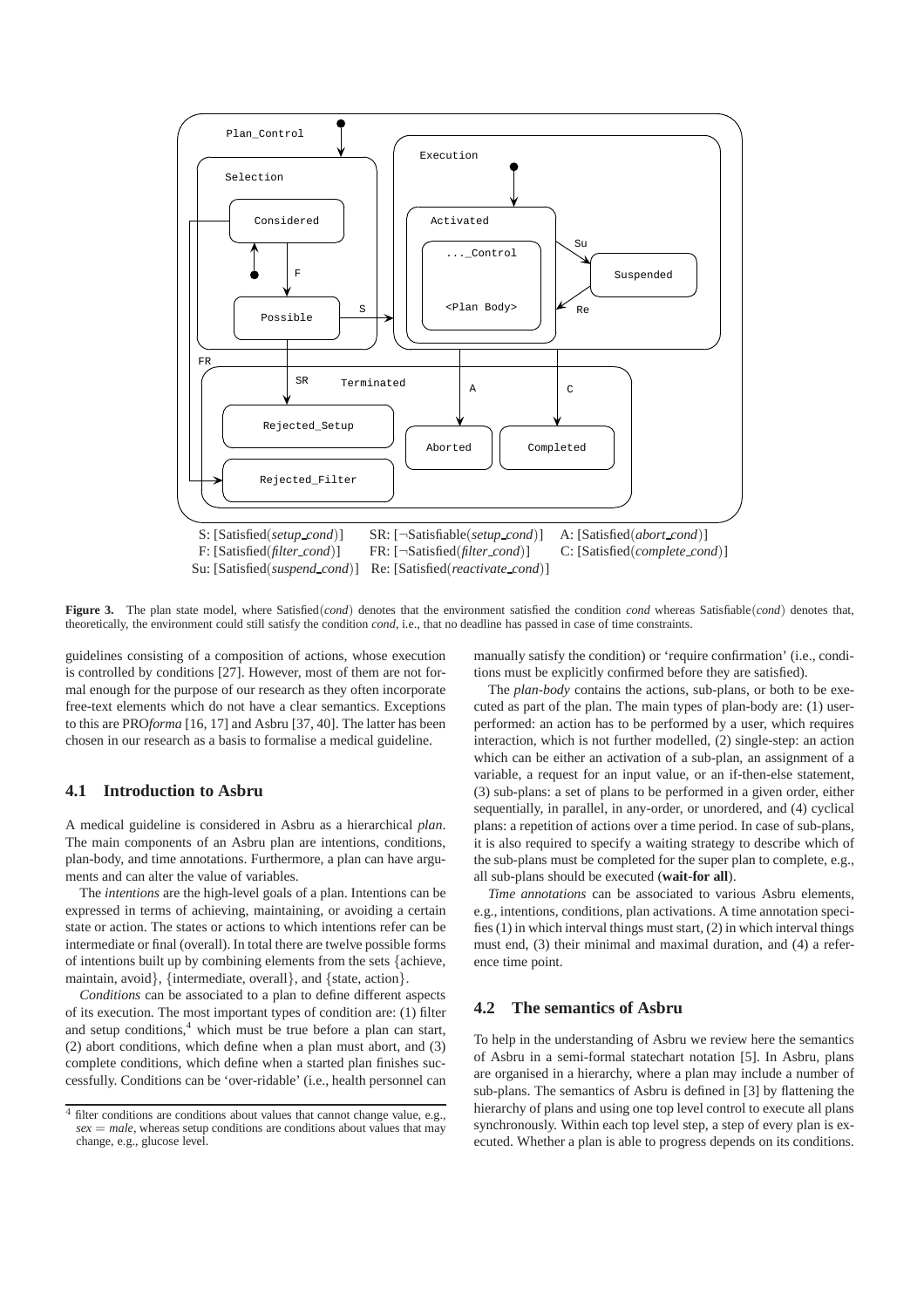The plan state model shown in Figure 3 defines the semantics of the main plan hierarchy. The 'Plan Control' is divided into a selection phase, an execution phase, and a termination phase. Each plan goes into the 'Considered' state when it receives a *consider* signal. In this state its *filter condition* is checked. If it evaluates to true, control advances to the state 'Possible'. Then the setup condition is checked and if it is passed, control advances to the execution phase. If the filter condition is not satisfied or the setup condition is not satisfiable anymore (i.e., it is not possible to satisfy the condition in the future, because a deadline has passed), the plan is rejected. The same happens, if the super-plan terminates. In the execution phase the plan waits for an external signal *activate*, to be sent by its super-plan.

In state 'Activated', the sub-plans are executed, which can be sequentially, in parallel, unordered, or in any order, and each order determines a different controlling statechart [3]. A plan can synchronise its sub-plans using the signals *consider* and *activate*. Additional control to propagate execution states of a sub-plan to its parent and vice versa is also present, e.g., the abortion of a mandatory sub-plan enforces the parent-plan also to abort. Sub-plans can either be completed successfully or aborted, e.g., in the case of emergency patient readings.

The complete technical definitions, in addition to the semantics of the other constructs that are not shown here, can be found in [5].

#### **5 Verification of medical guidelines**

## **5.1 Requirements for the verification of guidelines**

To be able to verify quality criteria of medical guidelines using formal methods, we need to have a language that can be used to express quality criteria that can be related to the key elements in a guideline. In Section 3, we stated that the key elements in medical guidelines are (at least) order in time, patients, and interventions. Here, we discuss our choices for a language for the formal representation of those key elements, used in the remainder of the paper.

**Time:** As medical management is a time-oriented process, diagnostic and treatment actions described in guidelines are performed in a temporal setting. It has been shown previously that the step-wise, possibly iterative, execution of a guideline can be described by means of temporal logic [25]. This is a modal logic [13], where relationships between worlds in the usual possible-world semantics of modal logic is understood as time order. In this paper, we will use a variant of this logic, based on future-time linear temporal logic. The language of this logic is first-order logic augmented with the temporal operators listed in Table 1. The semantics of this language is given by a set D, representing the universe of discourse, a set of interpretations  $I_t$ for interpreting statements from the first-order logic, and a function *succ*, where  $succ(t)$  is the set of zero or one successors of time points of t. First-order expressions  $\varphi$  at time t are interpreted using  $I_t$  in the domain D; for example,  $t \vDash \varphi$  means that  $\varphi$  is satisfied at time t w.r.t.  $I_t$  and  $D$  [13].

Note that the **last** modality can only hold in models where at some point following the successor function, no successor exists. In all other models, **last** will never hold. Also note that some operators can be defined in terms of other operators, e.g.,  $\Box \varphi \equiv \neg \Diamond \neg \varphi$  and **last**  $\equiv \bullet \perp$ . A more expressive logic can be gained by including, for example, the **until** operator, where  $\varphi$  **until**  $\psi$  denotes that eventually  $\psi$  holds and before that  $\varphi$  holds. However, as such operators are not used in this paper, they have been omitted.

This logic allows one to look at guidelines formally at a particular abstraction level. In Section 8, we show this logic to be suitable for quality checking of medical guidelines; however, it is possible to add more fine-grained temporal operators if they are needed.

**Patient groups:** Although in practice a guideline is used for the management of a particular patient, recommendations in guidelines are always written with a certain *patient group* in mind – not just a single patient. Patient groups are groups of patients that share common characteristics about their current state or previous states. One can abstract from the actual situation of a patient by providing a logical language that refers to one or more situations, including the necessary common characteristics, without fixing all the details. Typical elements for describing the state of patients are symptoms, signs, and test outcomes. Here we have chosen to use predicate logic with equality and unique names assumption [32]. For example, the literal 'Condition(*hyperglycaemia*)' is used to represent the patient group of all patients that currently have the condition of hyperglycaemia. Subgroups of patient groups can be specified by using a conjunction with additional literals, e.g., 'Condition(*hyperglycaemia*)  $\land$  QI  $\leq$  27' specifies the patient group of patients who have hyperglycaemia and also have a Quetelet index less than or equal to 27. We sometimes represent the conjunction also in set form, e.g., the latter conjunction becomes  $'\{\text{Condition}(hyperglycaemia), QI \leq 27\}$ .

**Interventions and treatments:** An intervention is the act of intervening, interfering, or interceding with the intent of modifying the outcome. In medicine, interventions include all medical actions that influence the state of a patient or his environment. A treatment is usually restricted to methods that provide a cure for an illness or disability, however, the terms intervention and treatment are often used synonymously. We have chosen to represent the domain of interventions by a countable set. Subsets of this set are interpreted as *treatments* in which each intervention of the set is applied. Interventions which are not an element of the treatment are assumed not to be applied. We abstract from medical management details such as changing drug dosages.

#### **5.2 Verification approach**

Medical guidelines give recommendations based on the best available evidence. Although diabetes mellitus type 2 is a complicated disease, the guideline fragment shown in Figure 2 is not. This indicates that much knowledge concerning diabetes mellitus type 2 is missing from the guideline. Verifying whether a guideline fulfils some property therefore additionally needs the specification of *background knowledge*.

The ideas that we use here to verify quality requirements for medical guidelines are inspired by previous work, where a distinction was made between the different types of knowledge that are involved in defining quality requirements [21]. We assume that there are at least three types of knowledge involved in detecting the violation of good medical practice:

- 1. Knowledge concerning the (patho)physiological mechanisms underlying the disease, and the way treatment influences these mechanisms. The knowledge involved could be for example causal or empirical in nature, and is an example of *object-knowledge*.
- 2. Knowledge concerning the recommended treatment in every step of the guideline and how the choice for each treatment is affected by the state of the patient, i.e., the order information from the medical guideline. This is also an example of *object-knowledge*.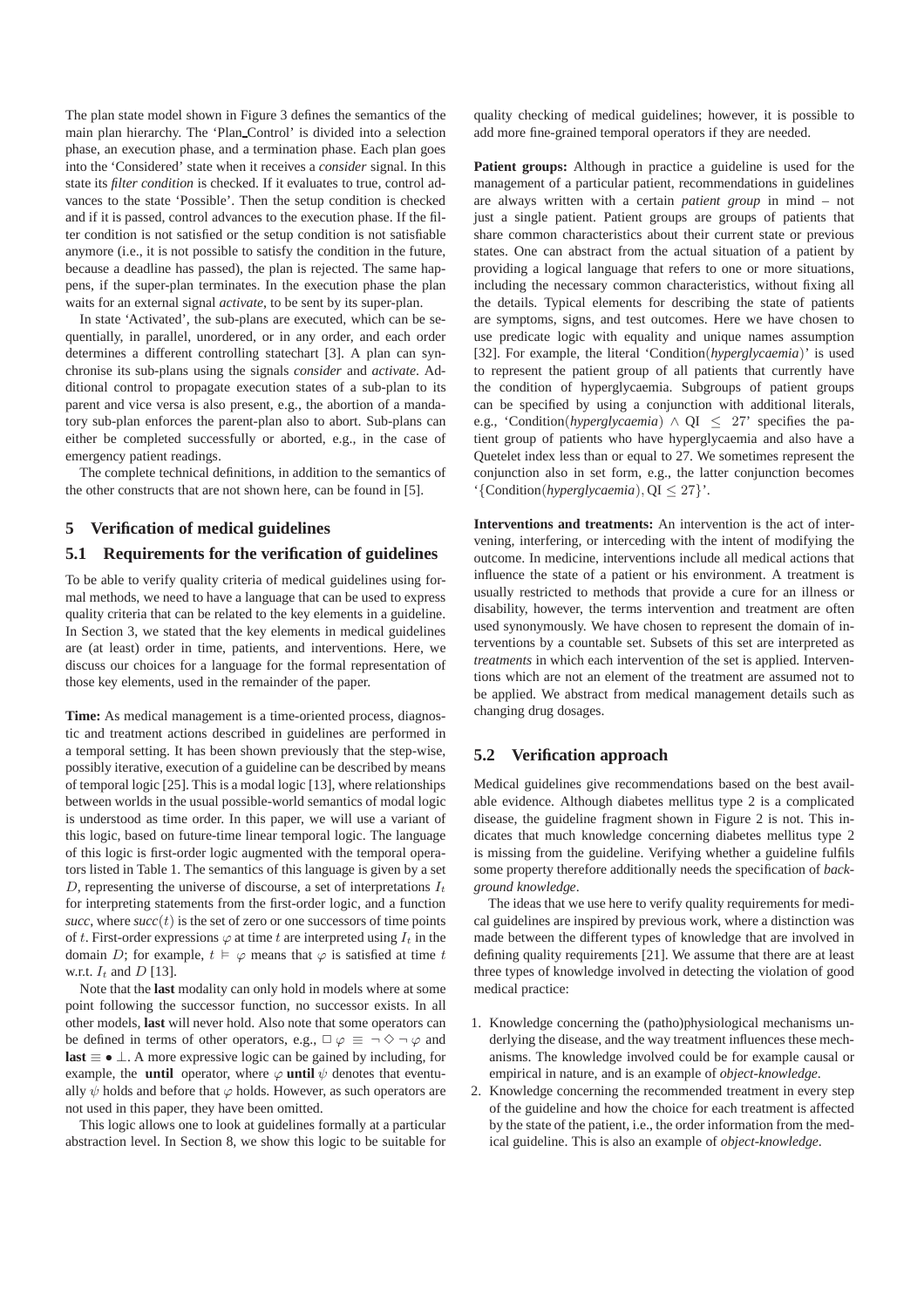**Table 1.** Used temporal operators; t stands for a time instance

| <b>Notation</b>     | Interpretation                                                      | <b>Formal semantics</b>                                                                   |
|---------------------|---------------------------------------------------------------------|-------------------------------------------------------------------------------------------|
| $\square$ $\varphi$ | $\varphi$ will always be true                                       | $\vert t \vDash \Box \varphi \Leftrightarrow \forall t' \geq t : t' \vDash \varphi$       |
| $\Diamond \varphi$  | $\varphi$ will eventually be true                                   | $t \vDash \Diamond \varphi \Leftrightarrow \exists t' \geq t : t' \vDash \varphi$         |
| $\circ \varphi$     | execution does not terminate and the next state satisfies $\varphi$ | $t \vDash \circ \varphi \Leftrightarrow \exists t' \in succ(t): t' \vDash \varphi$        |
| $\bullet \varphi$   | either execution terminates or the next state satisfies $\varphi$   | $\mid t \vDash \bullet \varphi \Leftrightarrow \forall t' \in succ(t): t' \vDash \varphi$ |
| last                | the current state is the last                                       | $t \vDash$ <b>last</b> $\Leftrightarrow succ(t) = \emptyset$                              |

3. Knowledge concerning good practice in treatment selection; this is *meta-knowledge*.

The first type of object-knowledge will be called *background knowledge*. The second type of object-knowledge is the order information from the medical guideline, which can be considered a network of tasks or a hierarchical plan. The plan prescribes treatment which influences the (patho)physiological mechanisms, which results in information about patient groups that can be used by the plan to make the best possible decision in subsequent step of the protocol. Incompleteness of background knowledge may lead to insufficient knowledge about a patient, which may result in a plan making a non-deterministic choice. Of course, the guideline should recommend the collection of data when possible if this data is crucial for decision making.

The third type of knowledge, the meta-knowledge, includes general knowledge about good practice medicine, for example, preferring a treatment over another if it uses a smaller number of drugs and has an equal effect on the patient. This knowledge will be formalised by *quality requirements*, i.e., (reasoning) patterns that specify the behaviour of treatment selection given certain patient data. These quality requirements can be used as proof obligations in the verification of medical guidelines.

In the following section, the three types of knowledge involved (background knowledge, medical guideline, and quality requirements) are described in more detail in the context of diabetes mellitus type 2 and a formalisation in terms of temporal logic as discussed in Section 5.1 is given. In Section 8 the quality requirements are verified with the interactive theorem prover KIV.

#### **6 Formalisation diabetes mellitus type 2 guideline**

#### **6.1 Background knowledge**

In diabetes mellitus type 2 various metabolic control mechanisms are deranged and many different organ systems may be affected. Glucose level control, however, is the most important mechanism. At some stage in the natural history of diabetes mellitus type 2, the level of glucose in the blood is too high (hyperglycaemia) due to decreased production of insulin by the B cells. Oral anti-diabetics either stimulate the B cells in producing more insulin (sulfonylurea) or inhibit the release of glucose from the liver (biguanide). Effectiveness of these oral diabetics is dependent on the condition of the B cells. Finally, as a causal treatment, insulin can be prescribed. The mechanisms have been formalised in terms of temporal logic in previous work [21], and is shown in Figure 4.

For example, axiom (1) denotes the physiological effects of insulin treatment, i.e., administering insulin results in an increased uptake of glucose by the liver and peripheral tissues. Axiom (8) phrases under what conditions you may expect the patient to get cured, i.e., when the patient suffers from hyperglycaemia and insulin production of his

- (1) Drug(*insulin*)  $\rightarrow \circ$  (*uptake*(*liver*, *glucose*) = *up*  $\land$  $uptake(peripheral-tissues, glucose) = up)$
- (2)  $uptake(liver, glucose) = up \rightarrow release(liver, glucose) = down$
- (3)  $(Drug(SU) \wedge \neg capacity(b\text{-}cells, insulin) = exhausted)$
- $\rightarrow \circ \text{section}(b\text{-cells}, \text{insulin}) = up$ (4)  $\text{Drug}(\text{BG}) \rightarrow \circ \text{ release}(\text{liver}, \text{glucose}) = \text{down}$
- (5) ( $\circ$  *secretion*(*b-cells*, *insulin*) = *up*  $\land$ Condition(*hyperglycaemia*) ∧  $capacity(b\text{-}cells, insulin) = subnormal \wedge QI \leq 27)$ → ◦ Condition(*normoglycaemia*)
- (6) ( $\circ$  *release*(*liver*, *glucose*) = *down*  $\land$  QI > 27  $\land$  $capacity(b\text{-}cells, insulin) = subnormal \wedge$ Condition(*hyperglycaemia*)) → ◦ Condition(*normoglycaemia*)
- (7) ((◦ *release*(*liver*, *glucose*) = *down* ∨ ◦ *uptake*(*peripheral-tissues*, *glucose*) = *up*) ∧  $capacity(b\text{-}cells, insulin) = nearly\text{-}exhausted \wedge$ ◦ *secretion*(*b-cells*, *insulin*) = *up* ∧ Condition(*hyperglycaemia*)) → ◦ Condition(*normoglycaemia*)
- (8) ( $\circ$  *uptake*(*liver*, *glucose*) = *up*  $\land$ ◦ *uptake*(*peripheral-tissues*, *glucose*) = *up* ∧  $capacity(b\text{-}cells, insulin) = exhausted \wedge$ Condition(*hyperglycaemia*))
	- → (Condition(*normoglycaemia*)∨Condition(*hypoglycaemia*))
- (9) (Condition(*normoglycaemia*) ⊕ Condition(*hypoglycaemia*) ⊕ Condition(*hyperglycaemia*)) ∧ ¬(Condition(*normoglycaemia*) ∧ Condition(*hypoglycaemia*) ∧ Condition(*hyperglycaemia*))

**Figure 4.** Background knowledge  $B_{DM2}$  of diabetes mellitus type 2.  $Drug(x)$  holds iff drug x is being administered at that moment in time. The ⊕ operator denotes the exclusive OR operator.

B cells are exhausted, an increased uptake of glucose by the liver and peripheral tissues results in the patient condition changing to normoglycaemia.

#### **6.2 Asbru model**

In Asbru, plans are hierarchically organised in which a plan refers to a number of sub-plans. The overall structure of the Asbru model of our running example (Figure 2), is shown in Figure 5. The top level plan 'Treatments and Control' sequentially executes the four subplans 'Diet', 'SU or BG', 'SU and BG', and 'Insulin Treatments', which correspond to the four steps of the guideline fragment in Figure 2. The sub-plan 'Insulin Treatments' is further refined by two sub-plans 'Insulin and Antidiabetics' and 'Insulin', which can be executed in any order.

The Asbru specifications of two plans in the hierarchy, namely 'SU or BG' and 'Insulin Treatments' are defined as in Figure 6.

In the case of 'SU or BG' there is a relationship between the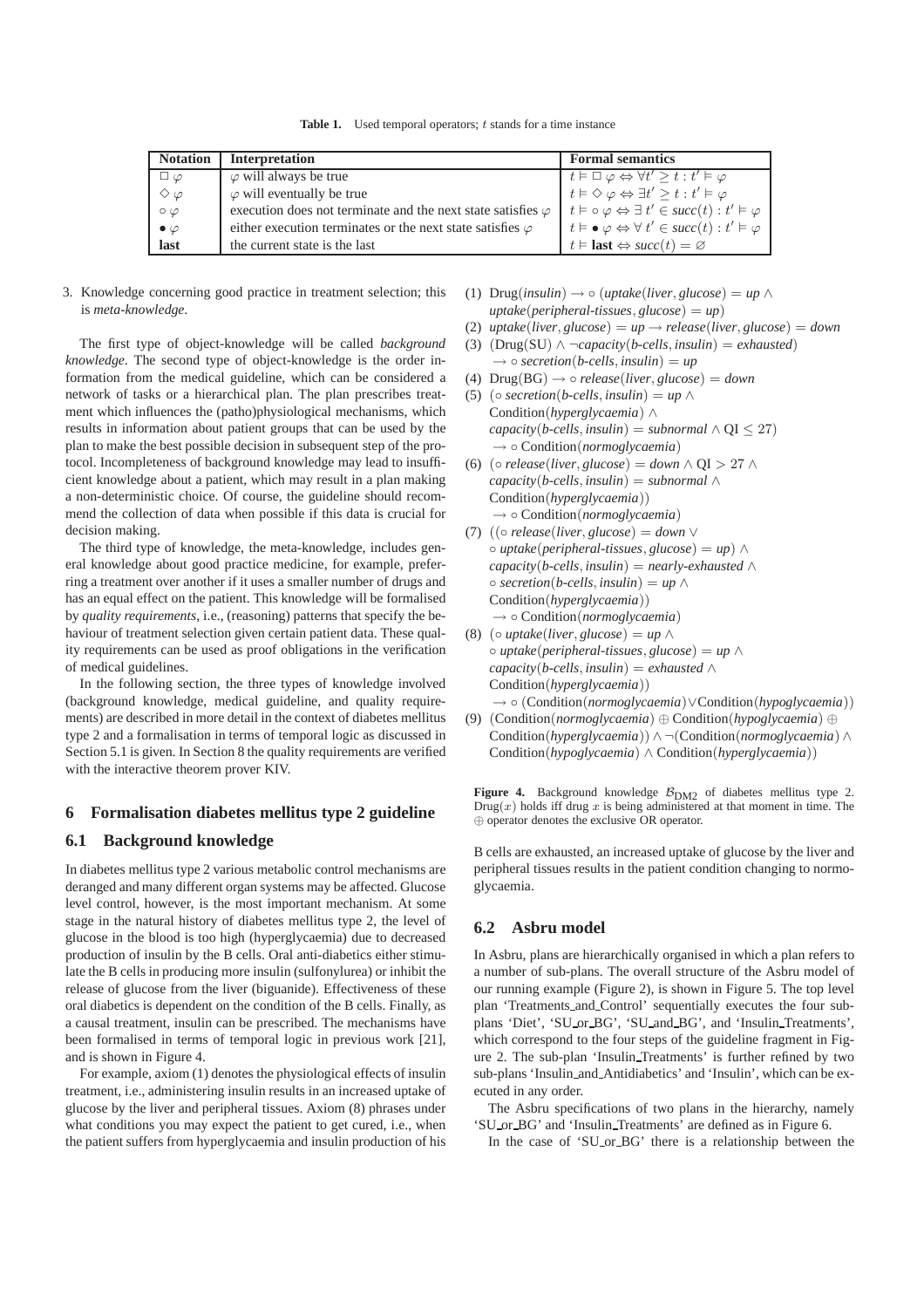

Figure 5. Asbru plan hierarchy of the diabetes mellitus type 2 guideline.

```
plan 'SU or BG'
  effects
     (QI \leq 27 \rightarrow SU \in Drugs) ∧
     (QI > 27 \rightarrow BG \in Drugs)abort condition
     'condition = hyperglycaemia confirmation required'
  complete condition
     condition = hypoglycaemia ∨
     condition = normoglycaemia
plan 'Insulin Treatments'
```
**body anyorder wait for one** 'Insulin and Antidiabetics' 'Insulin'

**Figure 6.** Asbru specifications of two treatments recommended in the diabetes mellitus type 2 guideline.

Quetelet index (QI) and the drug administered. If the Quetelet index is less or equal than 27 then SU is administered, else BG is administered. The plan 'SU<sub>r</sub>or<sub>BG</sub>' corresponds to step 2 in the guideline fragment of Figure 2, which completes if the patient condition improves, i.e., the patient no longer has hyperglycaemia. This is represented by the **complete condition**. The plan 'SU<sub>-Or-BG</sub>' aborts when the condition of the patient does not improve, which is represented by the **abort condition**. It requires a manual confirmation to ensure that some time passes for the drugs to have an impact on the patient condition.

The plan 'Insulin Treatments' consists of two sub-plans, which correspond to the two options of step 4 in the guideline fragment of Figure 2, i.e., either insulin is administered or insulin and antidiabetics are administered.

## **6.3 Quality requirements**

Here, we give a formalisation of good practice medicine of medical guidelines. This extends previous work [21], which formalised good practice medicine on the basis of a theory of abductive reasoning of single treatments. The context of the formalisation given here is a fully formalised guideline, which consists, besides a number of treatments, of a control structure that uses patient information to decide on a particular treatment. This contrast with [21], which used a context of a singly chosen treatment.

Firstly, we formalise the notion of a *proper* guideline according to the theory of abductive reasoning. Let  $\beta$  be medical background knowledge,  $P$  be a patient group,  $N$  be a collection of intentions, which the physician has to achieve, and  $M$  be a medical guideline. Then M is called a *proper* guideline for a patient group P, denoted as  $M \in Pr_P$ , if:

**(M1)**  $\mathcal{B} \cup M \cup P \not\models \bot$  (the guideline does not have contradictory effects), and

**(M2)**  $B \cup M \cup P \models \Diamond N$  (the guideline eventually handles all the patient problems intended to be managed)

Secondly, we formalise good practice medicine of guidelines. Let  $\preceq_{\varphi}$  be a reflexive and transitive order denoting a preference relation with  $M \preceq_{\varphi} M'$  meaning that  $M'$  is *at least as preferred* to M given criterion  $\varphi$ . With  $\prec_{\varphi}$  we denote the order such that  $M \prec_{\varphi} M'$  if and only if  $M \preceq_{\varphi} M'$  and  $M' \not\preceq_{\varphi} M$ . When both  $M \preceq_{\varphi} M'$  and  $M' \preceq_{\varphi} M$  hold or when M and M' are incomparable w.r.t.  $\preceq_{\varphi}$  we say that M and M' are *indifferent*, which is denoted as  $M \sim M'$ . If in addition to (M1) and (M2) condition (M3) holds, with

**(M3)**  $O_{\varphi}(M)$  holds, where  $O_{\varphi}$  is a meta-predicate standing for an optimality criterion or combination of optimality criteria  $\varphi$  defined as:  $O_{\varphi}(M) \equiv \forall M' \in \text{Pr}_P : \neg(M \prec_{\varphi} M'),$ 

then the guideline is said to be *in accordance with good practice medicine* w.r.t. criterion  $\varphi$  and patient group P, which is denoted as  $\text{Good}_{\varphi}(M, P)$ .

A typical example for  $O_{\varphi}$  is consistency of the recommended treatment order w.r.t. a preference relation  $\preceq_{\psi}$  over treatments, i.e.,  $O_{\varphi}(M)$  holds if the guideline M recommends treatment T before treatment T' when  $T' \prec_{\psi} T$  holds. For example, in diabetes mellitus type 2, a preference relation over treatments would be to minimise (1) the number of insulin injections, and (2) the number of drugs involved. This results, among others, in the following preferences: sulfonylurea drug ∼ biguanide drug, and insulin  $\preceq_{\psi}$  insulin and antidiabetic  $\preceq_{\psi}$  sulfonylurea and biguanide drug  $\preceq_{\psi}$  sulfonylurea or biguanide drug  $\preceq_{\psi}$  diet. A guideline M would then be in accordance with good practice medicine if it is consistent with this preference order  $\prec_{\psi}$ , e.g., if M first recommends diet before a sulfonylurea or biguanide drug.

#### **7 Specification in KIV**

Previous sections have given the temporal logic formalisation of the background knowledge of diabetes mellitus type 2, the quality requirements, and the Asbru model of the medical guideline for diabetes mellitus type 2. In this section we discuss how these elements can be translated into KIV representations, so that they become amendable to verification.

#### **7.1 Introduction to KIV**

KIV is an integrated development environment to develop systems using formal methods [6]. The specification language of KIV is based on higher-order algebraic specifications. Reactive systems can be described in KIV by means of state-charts or parallel programs; here we use parallel programs. Parallel programs are modelled as follows. Let  $e$  denote an arbitrary (first-order) expression and  $v_d$  a dynamic variable (see below), then constructs for parallel programs include:  $v_d := e$  (*assignments*), **if**  $\psi$  **then**  $\phi_1$  **else**  $\phi_2$  (*conditionals*), **while**  $\psi$  **do**  $\phi$  (*loops*), **var**  $v_d = e$  **in**  $\phi$  (*local variables*), **patom**  $\phi$  **end** (*atomic execution*),  $\phi_1 \parallel \phi_2$  (*interleaved execution*), and  $[p \# (e; v_d)]$ (*call to procedure* p *with value parameters* e *and reference parameters*  $v_d$ ). The semantics of this extended language is defined in [1].

The correctness of systems is ensured by constructing proofs in an interactive theorem prover which is based on higher order logic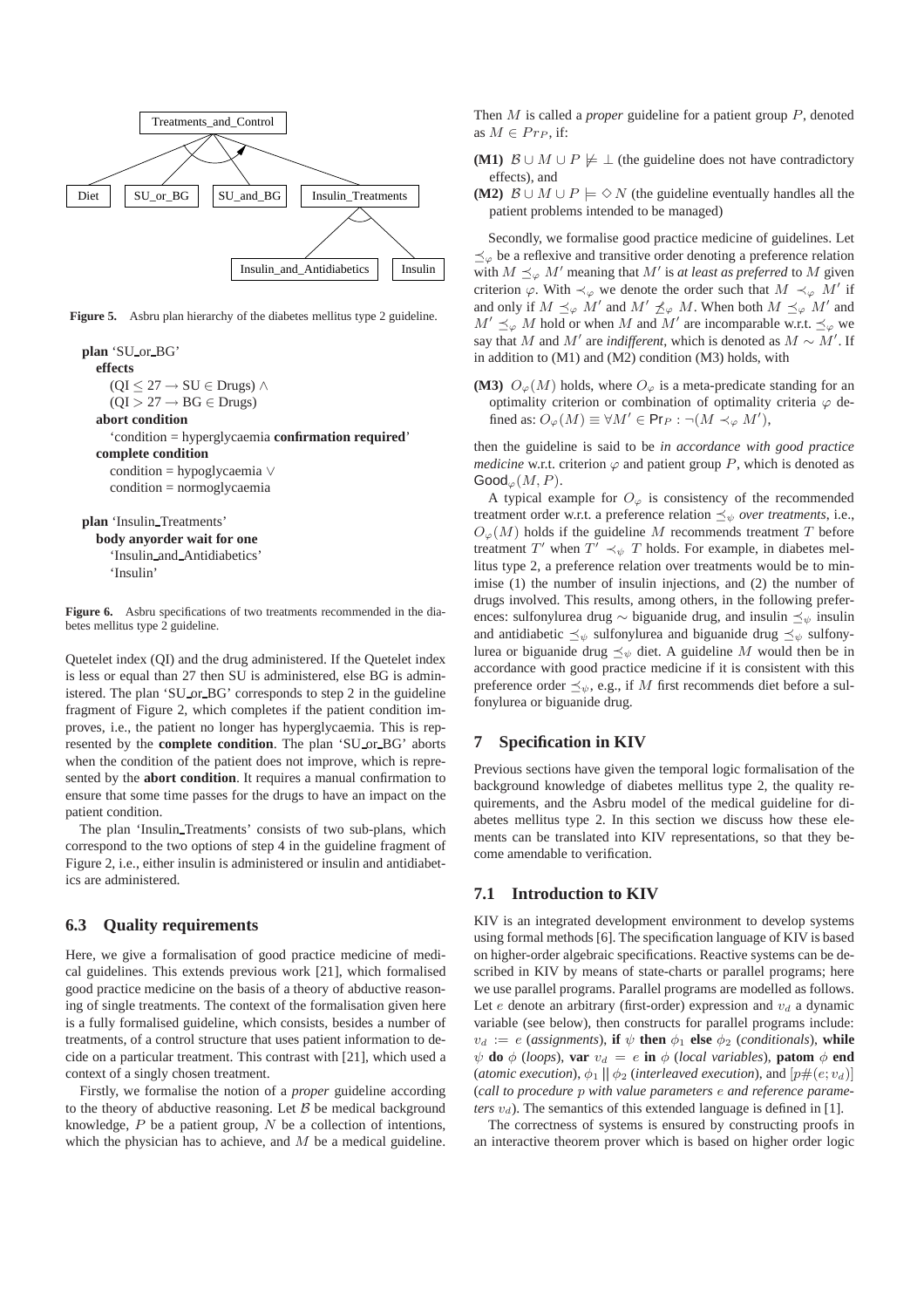with special support for temporal logic, i.e., future-time linear temporal logic [4]. The logic of Table 1 is extended with static variables  $v<sub>s</sub>$ , which are variables that are mapped to the same element in the universe of discourse at each time point. Dynamic variables  $v_d$ , such as program variables, may have different interpretations at different time points. In the upcoming sections, the use of static variables will be explicitly mentioned. A speciality of KIV is the use of primed and double-primed variables: a primed variable  $v'_d$  represents the value of this variable after a system transition, the double-primed variable  $v''_d$  is interpreted as the value after an environment transition. System and environment transitions alternate, with  $v''_d$  being equal to  $v_d$  in the successive state (cf. Figure 7 and Section 8.1).



Figure 7. The relation between unprimed and primed variables as two distinct transitions: the system transition (including the Asbru model and its effects) and the environment transition (including the background knowledge).

#### **7.2 Specification methodology in KIV**

The guideline and patient can be looked upon as a system (guideline) that interacts with the environment (patient). KIV allows a clear distinction between system and environment transitions by using primed and double-primed variables. Therefore, the Asbru model is only allowed to map variables into primed variables, whereas the environment is only allowed to map primed variables into double primed variables. System and environment transitions alternate (Figure 7).

However, system transitions in Asbru may involve a large number of steps (e.g., signals, plan state changes) before the model reaches a stable state from which no further step can be made unless time progresses or the environment changes. Asbru is mainly a control oriented language and many control steps are not considered to take any real time at all. In an interactive theorem prover like KIV, this behaviour can be modelled by the introduction of two transition types, *micro-steps* and *macro-steps* [36]. Micro-steps are technical Asbru steps where time and environment are not allowed to change. Macrosteps are temporal steps in which interaction can occur with the environment (e.g., plan activations) and are only executed when there are no micro-steps possible. The variable 'Tick', controlled by the symbolic execution of the Asbru semantics, holds when a macro-step occurs.

In KIV, system descriptions are represented by means of a set of algebraic specifications. These algebraic specifications can be enriched with additional algebraic structures, which form a dependency structure between the different specifications. To maximise re-usability, several layers are used for representing our framework in KIV. The lowest layer in this dependency structure consists of standard data structures like Booleans and sets, which are typically obtained from libraries in KIV. On top of that, all data structures are represented necessary for representing the semantics of Asbru. The remaining layers consist of the structures dependent on the specific guideline under study. On top of the standard data structures, additional data structures are represented. For the diabetes case study, the data types



**Figure 8.** Dependency structure of Asbru specifications with  $A \rightarrow B$  denoting that  $A$  depends on  $B$ 

are modelled as enumeration types. On top of the asbru semantics and data structures the background knowledge is represented. The top layer consists of the control structure of the guideline, which is the structure of Figure 5 in the diabetes case study (cf. Figure 8).

#### **7.3 Specification of background knowledge in KIV**

The background knowledge is translated into algebraic specifications in KIV. All background knowledge axioms have been reformulated in terms of preconditions and postconditions. Every element that refers to the current point in time is interpreted as a precondition and each element that refers to the next point in time is interpreted as a postcondition. The values of these elements are stored in a data structure, denoted by 'Patient'. The patient is modelled by a sequence of pairs [v, c], where v is the name of a variable and c a constant denoting the value of that variable, depending on the point in time. Updates to the patient record are done by appending a pair to the end of the sequence. Moreover, the most recent value of a variable  $v$  in a sequence s is given by the term  $s[v]$ . An example of the final translation can be found in Figure 9.

#### **predicates**

```
Knowledge : patient × patient;
axioms
BDM2-1:
  Knowledge(pre, post) \rightarrow (insulin \in pre[treatment] \rightarrowpost[update(liver, glucose)] = up \wedgepost[uptake(peripheral-tissues, glucose)] = up)
BDM2-8:
  Knowledge(pre, post) \rightarrow (post[uptake(liver,glucose)] = up
     ∧ post[uptake(peripheral-tissues,glucose)] = up)
     ∧ pre[capacity(b-cells,insulin)] = exhausted
     ∧ pre[condition] = hyperglycaemia →
     post[condition] = normoglycaemia)
```
**Figure 9.** Background knowledge in KIV as a first order predicate using pre- and postconditions, i.e., *pre* and *post* are shorthand notations for patient data structures with  $pre[v] = c$  and  $post[v] = c$  referring to the condition  $v =$  $c$  of the patient in the current and next state respectively. The use of  $pre$ and post variables is necessary to parameterise the background knowledge for arbitrary patient data structures. In addition, two translated rules from the background formalisation in  $[21]$  are shown with BDM2-i representing Axiom  $(i)$  (cf. Figure 4).

#### **7.4 Specification of Asbru in KIV**

As each Asbru plan has a strict format, an algebraic function 'mkasbru-def' has been defined for the translation of Asbru plans into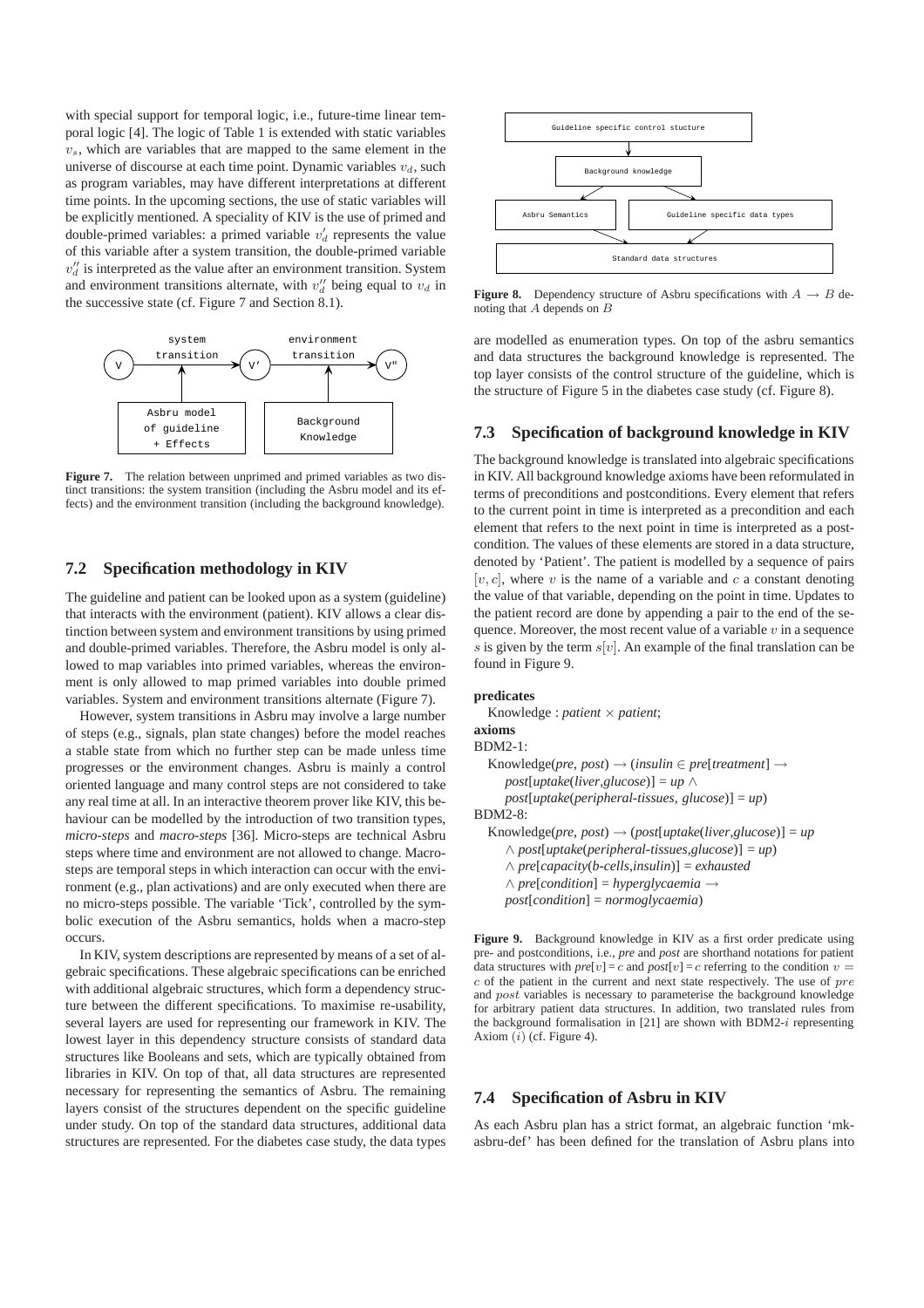KIV specifications. By calling 'mk-asbru-def' with the parameters that constitute a plan, translation of any guideline in Asbru becomes straightforward. The parameters consist of the various conditions that control plan state changes, the control type of sub-plans, a list of sub-plans, a retry value (for aborted plans), a wait-for condition (for mandatory sub-plans), and an optional wait-for flag (whether to wait for sub-plans). As there are quite a number of parameters, default values are provided to ease specification.

The Asbru semantics is implemented as a parallel program, parametrised with a given Asbru model. Temporal properties of this program are proven using symbolic execution and induction [1].

#### **7.5 Specification of quality requirements in KIV**

With the help of KIV, we have verified that the diabetes guideline is proper, i.e., that the guideline satisfies conditions (M1) and (M2) as defined in Section 6.3, which is discussed in detail in Subsections 8.1 and 8.2. Meta-level quality requirements are verified in KIV using a sequent  $\Gamma \vdash \Sigma$  where the succedent  $\Sigma$  is some instantiation of (M3) and the antecedent  $\Gamma$  is a fixed structure that consists of the initial state of the patient and the Asbru model, the Asbru model, the effects of treatments, the background knowledge, and the environment assumptions. The sequent in Figure 10 is an example specification in KIV of the quality requirement that each patient is eventually cured from hyperglycaemia.

```
/* Initial state of patient */
 Patient[condition] = hyperglycaemia,
 /* Initial state of guideline */
 AS[Treatments and Control] = inactive, . . . ,
 /* Asbru model */
 [asbru#(Treatments_and_Control; AS, P)],
 /* Effects */
 \Box (AS[SU_or_BG] = activated \leftrightarrowBG \in Patient'[treatment] \wedge ...),/* Background knowledge */
  ✷ Knowledge(Patient′
, Patient′′)
 /* Environment assumption */
 \Box (AS''[Treatments_and_Control] =AS′
[Treatments and Control] ∧ . . .)
⊢
 /* Property */
 ✸ (Patient[condition] = hypoglycaemia ∨
      Patient[condition] = normoglycaemia)
```
**Figure 10.** Specification in KIV of the quality requirement that each patient is eventually cured from hyperglycaemia.

The *initial state* of the *patient* and the *Asbru model* are represented using additional data structures [35]. The patient data is represented in a data structure 'patient-data-history', which in Figure 10 is set to the patient group {Condition(*hyperglycaemia*)}. The initial state of the Asbru model is represented using a data structure 'AS' of type 'asbru-state', which keeps track of all plan states over time, and in which initially each plan is set to inactive. The *Asbru model* of the guideline describes the control structure, and its specification in KIV has already been discussed in Section 7.4. The *effects of treatments* specify in KIV the behaviour of plans in the Asbru model. This is a direct translation of the **effects** attribute used in the Asbru model, which specifies the expected behaviour of plans (cf. Section 6.2). In our diabetes case study the effects of plans are the administration of

a certain drug as soon as the plan becomes activated, which may depend on the value of other variables like the Quetelet index (cf. Section 6.2). The *background knowledge* is represented in the sequent using the first-order predicate 'Knowledge' and has already been discussed in Section 7.3. The environment is in principle allowed to change every variable arbitrarily. The *environment assumptions* restrict the behaviour of the environment. These restrictions (1) forbid the environment to change some variable, (2) force the environment to deterministically change a variable (e.g., advancing a clock), and (3) guarantee certain variable assignments in a nondeterministic way (e.g., the existence of a value when a signal is sent).

#### **8 Verification using KIV**

#### **8.1 Consistency of background knowledge**

Property (M1) ensures that the formal model including the Asbru guideline and the background knowledge is consistent. The initial state is – in our case – described as a set of equations and it has been trivial to see that they are consistent. The guideline is given as an Asbru plan. The semantics of any Asbru plan is defined in a programming language where every program construct ensures that the resulting reactive system is consistent: in every step, the program either terminates or calculates a consistent output for arbitrary input values. The Asbru plan, thus, defines a total function between unprimed and primed variables in every step (Figure 7). The formula defining the effects maps the output variables of the guideline to input variables of the patient model. Again, it has been trivial to see that this mapping is consistent.

The background knowledge defines our patient model. We consider the patient to be part of the environment which is the relation between the primed and the double primed variables in every step. If the patient model ensures that for an arbitrary primed state there exists a double primed state, the overall system of alternating guideline and environment transitions is consistent: given an initial (unprimed) state, the guideline calculates an output (primed) state; the effects define a link between the variables of the guideline and the variables of the patient model; the patient model reacts to the (primed) output state and gives a (double primed) state which is again input to the Asbru guideline in the next step. In other words, the relation between the unprimed and the double primed state is the complete state transition. The additional environment assumptions referring to the Asbru environment do not destroy consistency as the set of restricted variables of the environment assumption is disjunct to the set of variables of the patient model.

It remains to ensure consistency of the background knowledge which we defined as a predicate 'knowledge'. Consistency can be shown by proving the property

$$
\forall pre. \exists post. \text{ 'knowledge'} (pre, post)
$$

which ensures that the relation is total. In order to prove that this property holds an example patient has been constructed. Verifying that the example patient is a model of the background knowledge has been fully automatic.

#### **8.2 Successful treatment**

In order to verify property (M2), i.e., the guideline eventually manages to control the glucose level in the patient's blood, a proof has been constructed. The verification strategy in KIV is symbolic execution with induction [1]. The plan state model introduced in [3]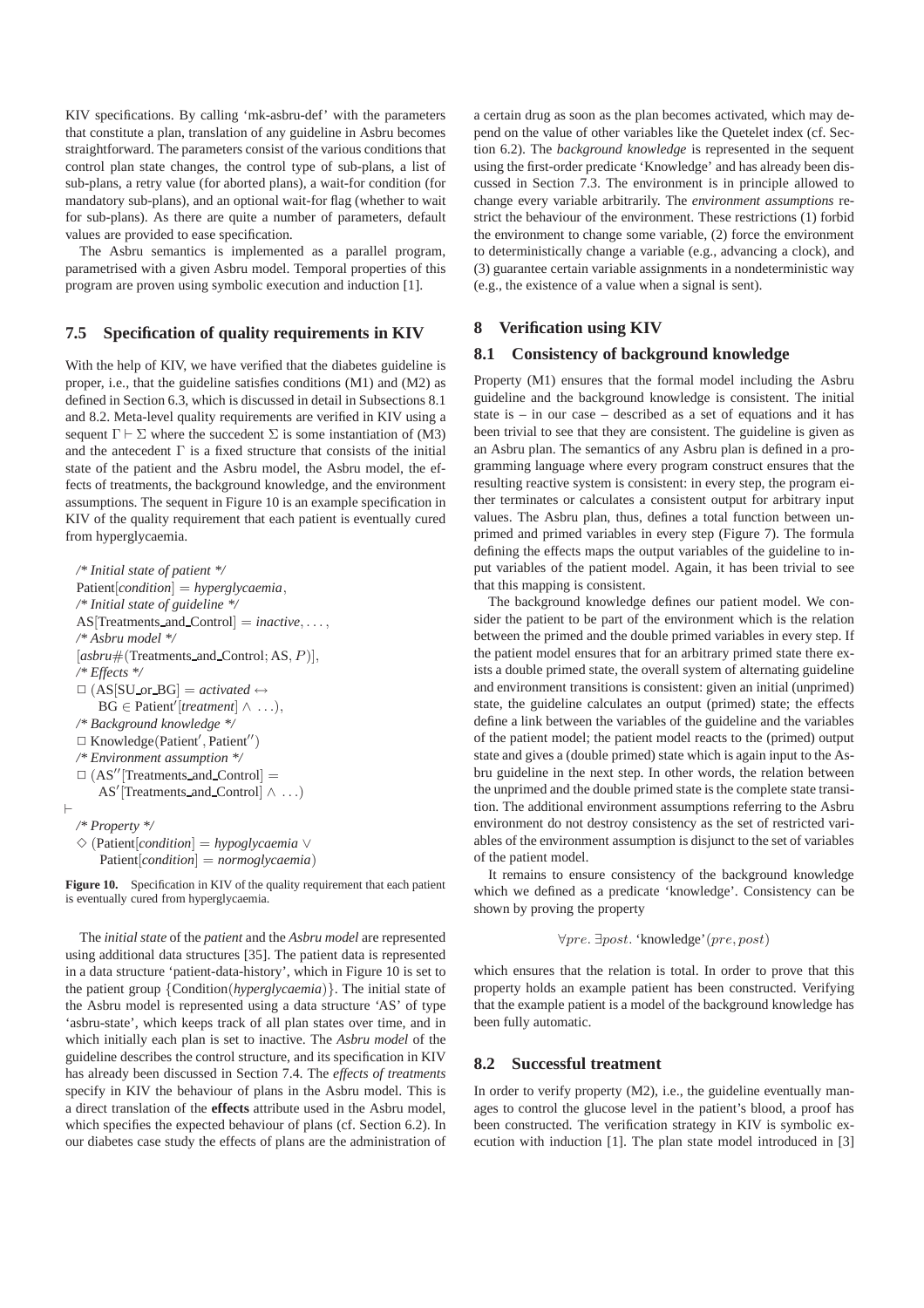defines the semantics of the different conditions of a plan and is implemented in KIV by a procedure called 'asbru', which is symbolically executed. Each plan can be in a certain state, modelled with a variable 'AS' (i.e., 'inactive', 'considered', 'ready', 'activated', and 'aborted' (or 'completed')) and a transition to another state depends on its conditions. In the initial state, the top level plan 'Treatments and Control' (abbreviated 'tc') is in 'inactive' state. After executing the first step, the plan is 'considered', after which execution continues as described in [3]. The execution is visualised in a proof tree (cf. Figure 11), where the bottom node is the start of the execution and splits if there is a case distinction.

Patients whose capacity of the B cells is 'normal' are cured with diet, while for other patients diet will not be sufficient. In this case, we assume that the doctor eventually aborts the diet treatment. We use induction to reason about the unspecified time period in which diet is applied. As an invariant,

#### $Pational'capacity(B-cells, insulin)' \neq normal$

is used. In the next step, the doctor has either aborted 'diet' or 'diet' is still active. In the second case, induction can be applied. When 'diet' is aborted, 'tc' sequentially executes the next plan, which is 'SU or BG' (cf. Figure 5).

The second treatment 'SU or BG' goes, as each Asbru plan, through a sequence of states, i.e., 'inactive', 'considered', 'ready', 'activated', and 'aborted', and thus becomes first 'considered' and after some steps becomes 'activated' (cf. Figure 11). In this case, either SU or BG is prescribed, depending on the Quetelet index QI. For a patient whose B cell capacity is 'subnormal', the background knowledge ensures that the condition of the patient improves. Thus, for the rest of the proof we can additionally assume that

#### $Pational'capacity(B-cells, insulin)'$   $\neq subnormal$

After 'SU or BG' aborts, the third treatment ('SU and BG') is executed in similar fashion, where patients with nearly exhausted B cell capacity are cured. Thus, after aborting the first three treatments the precondition concerning the B cell capacity can be strengthened to

```
Pational'<sup>'</sup>capacity(B-cells,insulin)'\neq'normal'
\land Patient<sup>['capacity(B-cells,insulin)'] \neq 'subnormal'</sup>
\land Patient<sup>[</sup>'capacity(B-cells,insulin)'] \neq 'nearly-exhausted'
```
which, under the assumption that the only possible values of the capacity are normal, subnormal, nearly-exhausted, and exhausted, yields:

#### $Pational'capacity(B-cells, insulin)'$  = exhausted

This statement together with the background knowledge ensures that the prescription of insulin, which is prescribed in both final treatments 'Insulin' and 'Insulin and Antidiabetics', finally cures the patient.

## **8.3 Optimality of treatment**

With respect to property (M3), an optimality criterion of the guideline is that no treatments are prescribed that are not in accordance with good practice medicine (Section 6.3), i.e., some preference relation  $\preceq$  between treatments exists and the guideline never prescribes a treatment T such that  $T \preceq T'$  and  $T'$  cures the patient group under consideration.

In our case study the preference for treatments is based on the minimisation of (1) the number of insulin injections, and (2) the number



Figure 11. Overview of the proof that the guideline eventually manages all patient problems, which is explained in Section 8.2.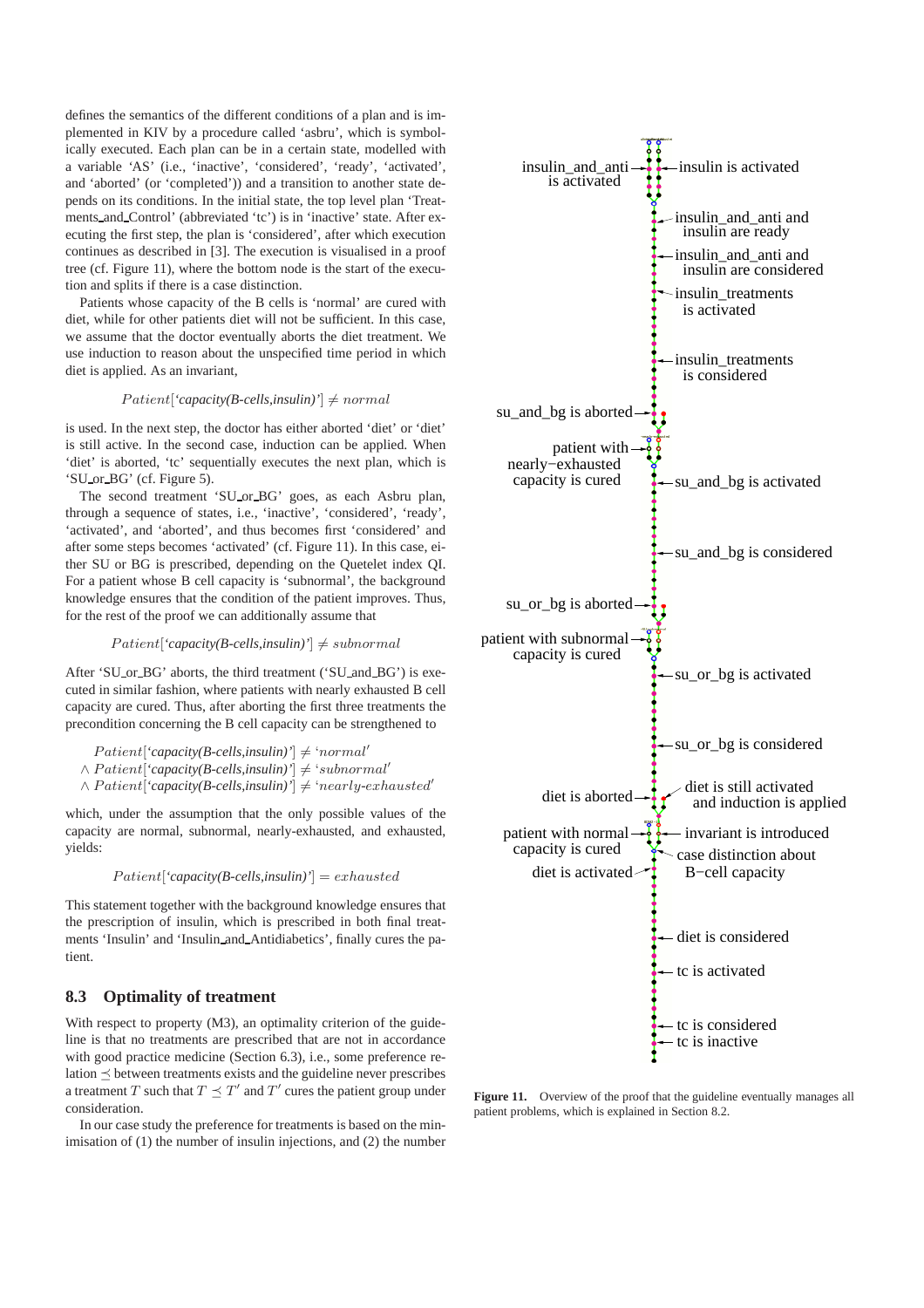of drugs involved (cf. Section 6.3). We have defined this using a reflexive, transitive order  $\leq$  such that for all treatments T, it holds that insulin  $\leq T$  and  $T \leq diet$ . Furthermore, the treatments prescribing the oral anti-diabetics sulfonylurea and biguanide are incomparable. The proof obligation is then as follows:

$$
\Box(\forall_T:Good_{\leq}(T, Patient) \rightarrow T \leq Patient['treatment'])
$$

where  $Good_{\leq}(T, Patient)$  denotes that T is a treatment according to good practice medicine for Patient, as defined in [24]. To prove this, the following axiom was added to the system:

$$
\Box \mathit{Patternt}['QI'] = \mathit{Patternt}''['QI']
$$

i.e., the Quetelet index does not change during the run of the protocol. This axiom is needed, because the decision of prescribing a treatment is not exactly at the same time as the application of the treatment and therefore the decision of prescribing this treatment could be based on a patient with a different Quetelet index than the patient that actually takes the drugs.

Proving this property in KIV was done in approximately 1 day using several heuristics for the straightforward parts. The theorem was proven using two lemmas for two specific patient groups. In total, it took approximately 500 steps, of which nearly 90% were done automatically, to verify this property.

## **8.4 Order of treatments**

Finally, another instance of (M3) was proven. This property phrases that the order of any two treatments in the protocol is consistent with the order relation as we have defined in Subsection 6.3. In other words, in case a patient may receive multiple treatments, the less radical treatments are tried first. The formalisation of the property in KIV was done as follows:

$$
\Box \forall_T (Tick \land T = Patient['treatment'] \n\to \Box(\text{last} \lor (Tick \to \neg (T \leq Patient['treatment')))))
$$

At each time, the current treatment is bound to a static variable (i.e., unchanged by symbolic execution)  $T$ , which can be used to compare against subsequent steps in the protocol. For any future steps, we require that either the protocol completes (**last** holds) or that activated treatments are not more preferred than T. The additional 'Tick' variable is needed in the formalisation to abstract from technical system steps.

This property also had a high degree of automation with roughly 800 steps in total. The reason for this slightly higher number of steps is due to nested temporal operators.

#### **9 Discussion**

As the interest in medical guidelines continues to grow, there is a need for criteria to asses the quality of medical guidelines. An important method for the appraisal of medical guidelines was introduced by the AGREE collaboration [9]. A solid foundation for the application of *formal methods* to the quality checking of medical guidelines, using simulation of the guideline [15, 31] and theorem proving techniques [25], can also be found in literature.

In [25], logical methods have been used to analyse properties of guidelines, formalised as task networks. In [24], it was shown that the theory of abductive diagnosis can be taken as a foundation for the formalisation of quality requirements of a medical guideline in temporal logic. This result has been used to verify quality requirements of good practice medicine of treatments [21]. However, in the latter work, the order between treatment depending on the condition of the patient and previous treatments was ignored. In this paper, we consider elements from both approaches by including medical background knowledge in the verification of complete networks of tasks. This required a major change to the previous work with respect to the formulation of quality criteria, because quality is now defined with respect to a complete network of tasks instead of individual treatments as presented in [24].

Compared to previous work concerning the verification of networks of tasks, the meta-level approach we have presented here has a number of advantages. In the meta-level approach, quality is defined independently of domain specific knowledge, and, consequently, proof obligations do not have to be extracted from external sources. One successful attempt of the latter was reported in [18], where quality criteria are formalised on the basis of instruments to monitor the quality of care in practice, i.e., medical indicators. Firstly, the question is whether these indicators, based on compliance with medical guidelines, coincide with the quality of the guideline itself. Secondly, it has been our experience that it is far from easy to find suitable properties in external sources, because these sources may not be completely applicable, e.g., typically, other guidelines may address different problem in the management of the same disease. Thirdly, many useful quality criteria of guidelines are implicit, making this approach fundamentally limiting. In this sense, the meta-level approach provides a more systematic method for the formulation of proof obligations and, thus, verification of medical guidelines.

In summary, in this study we have setup a general framework for the verification of medical guidelines, consisting of a medical guideline, medical background knowledge, and quality requirements. A model for the background knowledge of glucose level control in diabetes mellitus type 2 patients was developed based on a general temporal logic formalisation of (patho)physiological mechanisms and treatment information. Furthermore, we developed a theory for quality requirements of good practice medicine based on the theory of abductive diagnosis. This model of background knowledge and theory of quality requirements were then used in a case study in which we verified several quality criteria of the diabetes mellitus type 2 guideline used by the Dutch general practitioners. In the case study we use Asbru to model the guideline as a network of tasks and KIV for the formal verification.

In the course of our study we have shown that the general framework that we have setup for the formal verification of medical guidelines with medical background knowledge is feasible and that the actual verification of the proposed quality criteria can be done with a high degree of automation. We believe both the inclusion of medical background knowledge and task networks to be necessary elements for adequately supporting the development and management of medical guidelines.

#### **10 Comparison with other formal verification techniques**

**Formal methods:** Verification using symbolic calculation can be mechanised using the methods of several types of reasoning, such as model checking, constraint solving, theorem proving, etc. Figure 12 shows a range of formal methods ranging from cheap to incomplete to very expensive and complete (loosely based on a picture by Rushby). The work that is presented in this paper is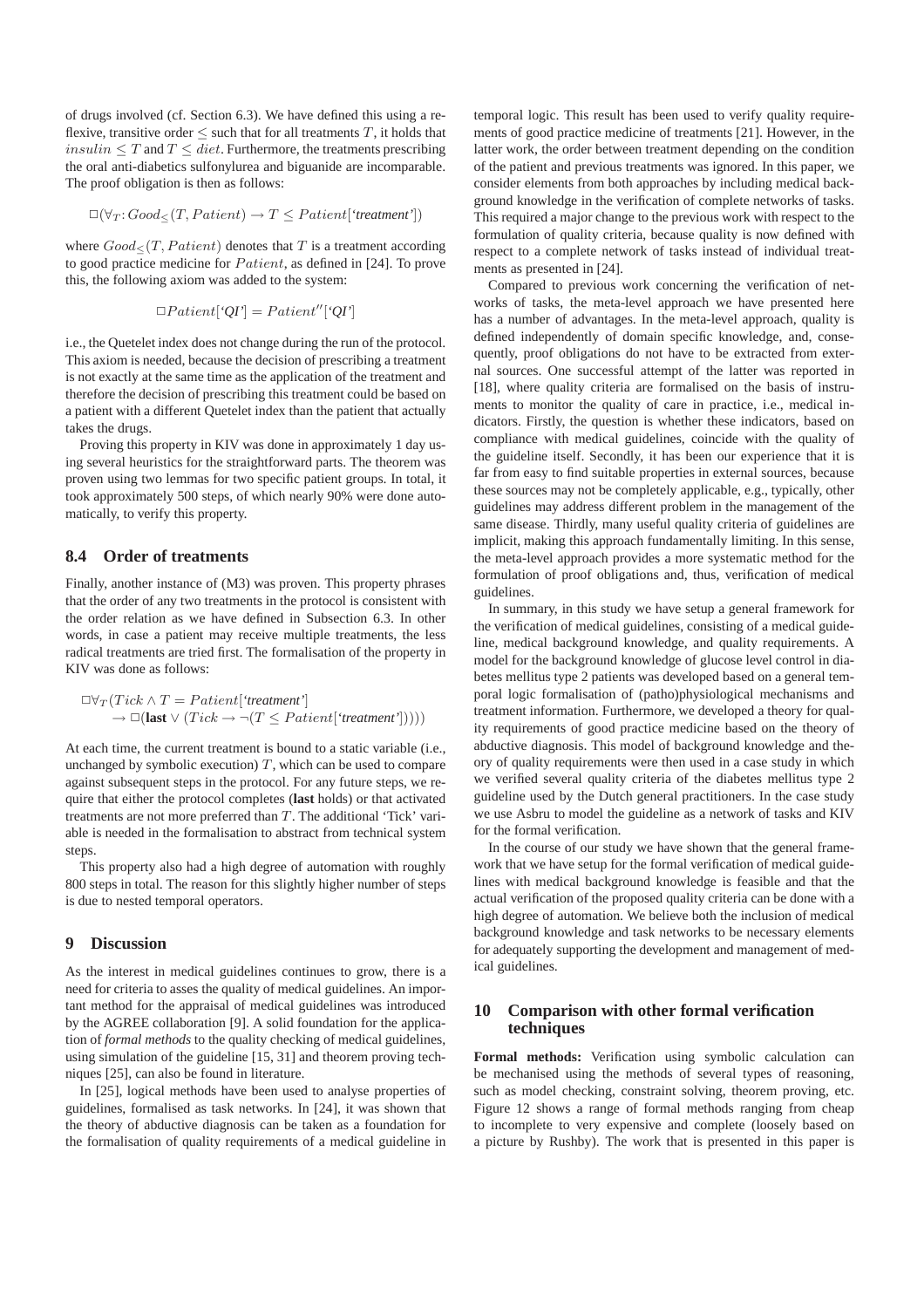of the latter kind, which has certain advantages, e.g., it provides insight in the proof structure. For each case, it is relatively easy to inspect the proof tree and to find out the reason why a certain quality criterion holds. On the other hand, KIV is a tool with a very expressive logic, which may result in an additional overhead when verifying quality criteria of medical guidelines. Thus, it makes sense to look at cheaper methods for verification of medical guidelines. This is particularly important when guidelines are rapidly updated, where fully automated formal methods are most realistic. Below, work on model checking and automated theorem proving of medical guidelines is briefly discussed.



Figure 12. A spectrum of formal methods for formal verification allowing a tradeoff in the properties one can verify (assurance dimension) against the effort one needs to invest to obtain results (effort dimension).

**Model checking:** Model checking is an effective technique for verifying properties of a formal system. In model checking, a specification about a model, which is usually some form of transition system, is expressed as (temporal) logic formulas, and efficient algorithms traverse the states of the system to verify whether the specification holds or not. Extremely large state-spaces can be traversed in a short amount of time. The first model checkers verified the correctness of discrete state systems, but have been extended to also deal with realtime and probabilistic reasoning.

In the Protocure project, a mapping has been developed for automatically transforming guidelines in the Asbru language into SMV for model checking purposes [7]. As the mapping is made into SMV, this transformation abstracts from the notion of time. Hence, not every property can be verified using SMV [26]. Model checking has been found to be very useful when constructing the Asbru model. [12] defines a number of structural properties which should be fulfilled by a good quality Asbru model. By model checking these structural properties of the Asbru model, one can quickly check the model during development. Hence, model checking provides a good tradeoff between effort and assurance for these kind of properties, however, the framework as specified in [7] is unable to deal with more complex properties that deal for example with time.

In another study [19], model checking has been used to check the conformance of medical guidelines with medical protocols, which are local adaptations by hospitals of medical guidelines. A different view towards medical guidelines was followed in [19] compared to the program-like view presented in the current paper. As medical guidelines often omit many details, e.g., common sense reasoning about first informing a patient before treatment, guidelines are often

under-constrained. In [19] a constraint-based approach is used for model checking the conformance of medical protocols. Additional background knowledge can be incorporated in the model checking approach by using modular model checking [22]. This allows one to verify a property with respect to a restricted part of the model. For example, one can restrict the model to those states that adhere to common sense medical practice, such as the fact that diagnosis usually occurs before treatment of the patient.

**Automated theorem proving:** Previously, it was shown that for reasoning about models of medical knowledge, for example in the context of medical expert systems [23], classical automated reasoning techniques (e.g., [33, 46]) are a practical option. In [20], we studied the use of automatic theorem proving techniques for quality checking medical guidelines. In this context, reasoning about Asbru plans is not feasible, however, simple treatment plans can be encoded directly in temporal logic. Translation of temporal logic yields a restricted first-order theory, e.g., the temporal formula  $G_p$  can be interpreted as by  $\forall_{t'}: (t \leq t' \rightarrow p)$ . Such a formalisation is suitable for use in standard resolution-based theorem provers. Note that in practice, this is not a fully automated process, as the theorem prover needs to be guided in the use of (resolution-)strategies and sometimes it is helpful to define lemmas. Nonetheless, automated theorem provers require less interaction than interactive theorem provers. Furthermore, it is possible to add background knowledge to the system, whereas, adding background knowledge to a transition system will generally result in a state explosion making model checking infeasible.

## **ACKNOWLEDGEMENTS**

We would like to thank all members of the Protocure project for providing a stimulating research environment.

#### **REFERENCES**

- [1] M. Balser, *Verifying Concurrent Systems with Symbolic Execution – Temporal Reasoning is Symbolic Execution with a Little Induction*, Ph.D. dissertation, University of Augsburg, Augsburg, Germany, 2005.
- [2] M. Balser, O. Coltell, J. van Croonenborg, C. Duelli, F. van Harmelen, A. Jovell, P. Lucas, M. Marcos, Misch. S., W. Reif, K. Rosenbrand, A. Seyfang, and A. ten Teije, 'Protocure: Supporting the development of medical protocols through formal methods', in *Computer-Based Support for Clinical Guidelines and Protocols*, eds., K. Kaiser, S. Miksch, and S. Tu, pp. 103–107. IOS Press, (2004).
- [3] M. Balser, C. Duelli, and W. Reif, 'Formal semantics of Asbru an overview', in *Proceedings of the International Conference on Integrated Design and Process Technology*, Passadena, (2002). Society for Design and Process Science.
- [4] M. Balser, C. Duelli, W. Reif, and G. Schellhorn, 'Verifying concurrent systems with symbolic execution', *Journal of Logic and Computation*, **12**(4), 549–560, (2002).
- [5] M. Balser, C. Duelli, W. Reif, and J. Schmitt, 'Formal semantics of asbru – v2.12', Technical report, University of Augsburg, (June 2006). Url: http://www.informatik.uni-Augsburg, (June 2006). Url: http://www.informatik.uniaugsburg.de/lehrstuehle/swt/se/publications/.
- [6] M. Balser, W. Reif, G. Schellhorn, K. Stenzel, and A. Thums, 'Formal system development with KIV', in *Fundamental Approaches to Software Engineering*, ed., T. Maibaum, number 1783 in LNCS. Springer-Verlag, (2000).
- [7] S. Bäumler, M. Balser, A. Dunets, W. Reif, and J. Schmitt, 'Verification of medical guidelines by model checking – a case study', in *Proceedings of 13th International SPIN Workshop on Model Checking of Software*, ed., A. Valmari, volume 3925 of *LNCS*, pp. 219–233. Springer-Verlag, (2006).
- [8] P. Clayton and G. Hripsak, 'Decision support in healthcare', *International Journal of Biomedical Computing*, **39**, 59–66, (1995).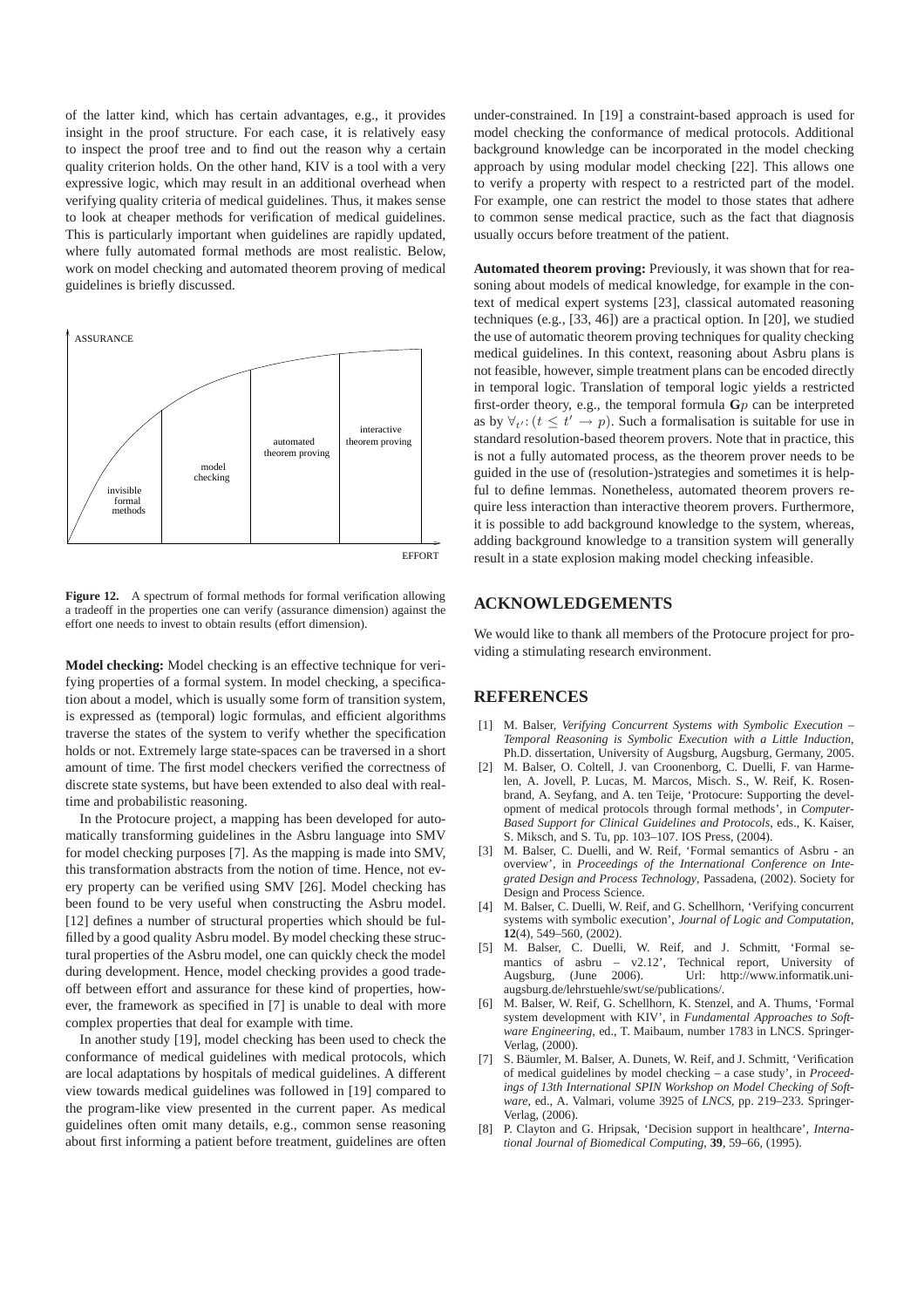- [9] AGREE Collaboration, 'Development and validation of an international appraisal instrument for assessing the quality of clinical practice guidelines: the agree project', *Qual Saf Health Car*, **12**, 18–23, (2003).
- [10] P.A. de Clercq, J.A. Blom, H.H.M. Korsten, and A. Hasman, 'Approaches for creating computer-interpretable guidelines that facilitate decision support', *Artificial Intelligence in Medicine*, **31**(1), 1–27,  $(2004)$
- [11] D. Dickenson and P. Vineis, 'Evidence-based medicine and quality of care', *Health Care Analysis*, **10**, 243–259, (2002).
- [12] G. Duftschmid and S. Miksch, 'Knowledge-based verification of clinical guidelines by detection of anomalies', *OEGAI Journal*, 37–39, (1999).
- [13] E. Allen Emerson, 'Temporal and modal logic.', in *Handbook of Theoretical Computer Science, Volume B: Formal Models and Semantics (B)*, 995–1072, (1990).
- [14] *Clinical Practice Guidelines: Directions for a New Program*, eds., M. Field and K. Lohr, National Academy Press, Institute of Medicine, Washington D.C., 1990.
- [15] J. Fox and S. Das, *Safe and Sound: Artificial Intelligence in Hazardous Applications*, AAAI Press, 2000.
- [16] J. Fox, N. Johns, A. Rahmanzadeh, and R. Thomson, 'PRO*forma*: A method and language for specifying clinical guidelines and protocols', in *Medical Informatics Europe*, eds., J. Brender, J.P. Christensen, Scherrer. J.R., and P. McNair, pp. 516–520, (1996).
- [17] J. Fox, N. Johns, A. Rahmanzadeh, and R. Thomson, 'PRO*forma*: a general technology for clinical decision support systems', *Computer Methods and Programs in Biomedicine*, **54**, 59–67, (1997).
- [18] M. van Gendt, A. van Teije, R. Serban, and F. van Harmelen, 'Formalising medical quality indicators to improve guidelines', in *AIME*, number 3581 in LNAI, pp. 201–220. Springer Verlag, (2005).
- [19] A. Hommersom, P. Groot, and P. Lucas, 'Checking guideline conformance of medical protocols using modular model checking', in *The 18th Belgium-Netherlands Conference on Artificial Intelligence*, pp. 173–180, (2006).
- [20] A. J. Hommersom, P. J. F. Lucas, and P. van Bommel, 'Automated theorem proving for quality-checking medical guidelines', in *Proceedings of CADE-20 Workshop on Empirically Successful Classical Automated Reasoning (ESCAR)*, (2005).
- [21] A.J. Hommersom, P.J.F. Lucas, and M. Balser, 'Meta-level Verification of the Quality of Medical Guidelines Using Interactive Theorem Proving', in *Logics in Artificial Intelligence: 9th European Conference*, volume 3229 of *Lecture Notes in Computer Science*, pp. 654–666, Lisbon, Portugal, (September 2004). Springer-Verlag.
- [22] O. Kupferman and M.Y. Vardi, 'Modular model checking', *Lecture Notes in Computer Science*, **1536**, 381–401, (1998).
- [23] P. J. F. Lucas, 'The Representation of Medical Reasoning Models in Resolution-based Theorem Provers', *Artificial Intelligence in Medicine*, **5**, 395–419, (1993).
- [24] P.J.F. Lucas, 'Quality checking of medical guidelines through logical abduction', in *Proceedings of AI-2003, the 23rd SGAI International Conference on Innovative Techniques and Applications of Artificial Intelligence*, eds., F. Coenen, A. Preece, and A.L. Mackintosh, volume XX, pp. 309–321, London, (2003). Springer.
- [25] M. Marcos, M. Balser, A. ten Teije, and F. van Harmelen, 'From informal knowledge to formal logic: A realistic case study in medical protocols', in *Proceedings of EKAW*, pp. 49–64. Springer, (2002).
- [26] K. L. McMillan, *Symbolic Model Checking*, Kluwer Academic Publishers, 1993.
- [27] S. Miksch, 'Plan management in the medical domain', *AI Communications*, **12**(4), 209–235, (1999).
- [28] M. Peleg, A. Boxwala, O. Ogunyemi, P. Zeng, S. Tu, R. Lacson, E. Begnstam, and N. Ash, 'GLIF3: The evolution of a guideline representation format', in *Proc. AMIA Annual Symposium*, pp. 645–649, (2000).
- [29] M. Peleg, L.A. Gutnik, V. Snow, and V.L. Patel, 'Interpreting procedures from descriptive guidelines', *Journal of Biomedical Informatics*, **39**(2), 184–95, (2006).
- [30] M. Peleg, S. Tu, J. Bury, P. Ciccarese, J. Fox, R.A. Greenes, R. Hall, P.D. Johnson, N. Jones, A. Kumar, S. Miksch, S. Quaglini, A. Seyfang, E.H. Shortliffe, and M. Stefanelli, 'Comparing computer-interpretable guideline models: a case-study approach', *Journal of the American Medical Informatics Association*, **10**(1), 52–68, (2003).
- [31] S. Quaglini, M. Stefanelli, A. Cavallini, G Micieli, C. Fassino, and C. Mossa, 'Guideline-based careflow system', *Artificial Intelligence in Medicine*, **20**(1), 5–22, (2000).
- [32] R. Reiter, 'Equality and domain closure in first order databases', *Journal of ACM*, **27**, 235–249, (1980).
- [33] J. A. Robinson, 'Automated Deduction with Hyperresolution', *International Journal of Computatational Mathematics*, **1**, 23–41, (1965).
- [34] G.E.H.M. Rutten, S. Verhoeven, R.J. Heine, W.J.C. de Grauw, P.V.M. Cromme, and K. Reenders, 'NHG-standaard diabetes mellitus type 2 (eerste herziening)', *Huisarts Wet*, **42**, 67–84, (1999).
- [35] J. Schmitt, M. Balser, and W. Reif, 'Complementary material to Deliverable D4.2b: Improved Verification System', in *Protocure II - Integrating formal methods in the development process of medical guidelines and protocols*, (2005).
- [36] J. Schmitt, M. Balser, and W. Reif, 'Support for Interactive Verification of Asbru in KIV', Technical Report 2006-16, Universität Augsburg, Institut für Informatik, (June 2006).
- [37] A. Seyfang, R. Kosara, and S. Misch, 'Asbru's reference manual, asbru version 7.3', Technical Report Asgaard-TR-20002-1, Vienna University of Technology, Institute of Software Technology, (2002).
- [38] A. Seyfang, S. Miksch, P. Votruba, K. Rosenbrand, J. Wittenberg, J. von Croonenborg, W. Reif, M. Balser, J. Schmitt, T. van der Weide, P. Lucas, and A. Hommersom, 'D2.2a Specification of Formats of Intermediate, Asbru and KIV Representations', in *Protocure II - Integrating formal methods in the development process of medical guidelines and protocols*, (2004).
- [39] A. Seyfang and J. Schmitt, 'D2.3b Asbru-to-KIV translator', in *Protocure II - Integrating formal methods in the development process of medical guidelines and protocols*, (2004).
- [40] Y. Shahar, S. Miksch, and P. Johnson, 'The asgaard project: A taskspecific framework for the application and critiquing of time-orientied clinical guidelines', *Artificial Intelligence in Medicine*, **14**, 29–51, (1998).
- [41] S.E. Strauss, W.S. Richardson, P. Glasziou, and R.B. Haynes, *Evidencebased Medicine - How to Practice and Teach EBM*, Churchill Livingstone, 2005.
- [42] S. Tu and M. Musen, 'A flexible approach to guideline modeling', in *Proceedings of American Medical Informatics Association Symposium (AMIA 1999)*, pp. 420–424, (1999).
- [43] S. Tu and M. Musen, 'From guideline modeling to guideline execution: Defining guideline based decision-support services', in *Proceedings of American Medical Informatics Association Symposium*, pp. 863–867, Los Angeles, CA, (1999).
- [44] S. Woolf, R. Grol, A. Hutchinson, M. Eccles, and J. Grimshaw, 'Potential benefits, limitations, and harms of clinical guidelines', *British Medical Journal*, **318**, 527–530, (1999).
- [45] S.H. Woolf, 'Evidence-based medicine and practice guidelines: an overview', *Cancer Control*, **7**, 362–367, (2000).
- [46] L. Wos, R. Overbeek, E. Lusk, and J. Boyle, *Automated Reasoning: Introduction and Applications*, Prentice-Hall, Englewood Cliffs, NJ, 1984.

## **Appendix A - Specification of Asbru in KIV**

This appendix gives a bit more details about the specification of and reasoning about Asbru plans in KIV. More details about the representation is described in Protocure deliverables [38, 39] and the technical report [36].

The syntax of Asbru is defined with several algebraic specifications in KIV. Figure 13 gives an overview of the specifications and their dependency structure. The specifications with a box 'CUT' attached belong to the library specifications included in KIV and are not shown in detail. We discuss only some of the more important design choices in more detail below.

The 'asbru-clock-basic' specification defines the data type 'asbruclock', which is a two-component counter, with the first component being either an integer or infinity, and the second component being a natural number. The first counter of the clock counts the time steps the system has gone through, i.e., the macro-steps (cf. Section 7.2). An integer is used as the absolute number is unimportant. This allows lemmas to be inserted at different time points without the difficulty with natural numbers that there exists some zero time point such that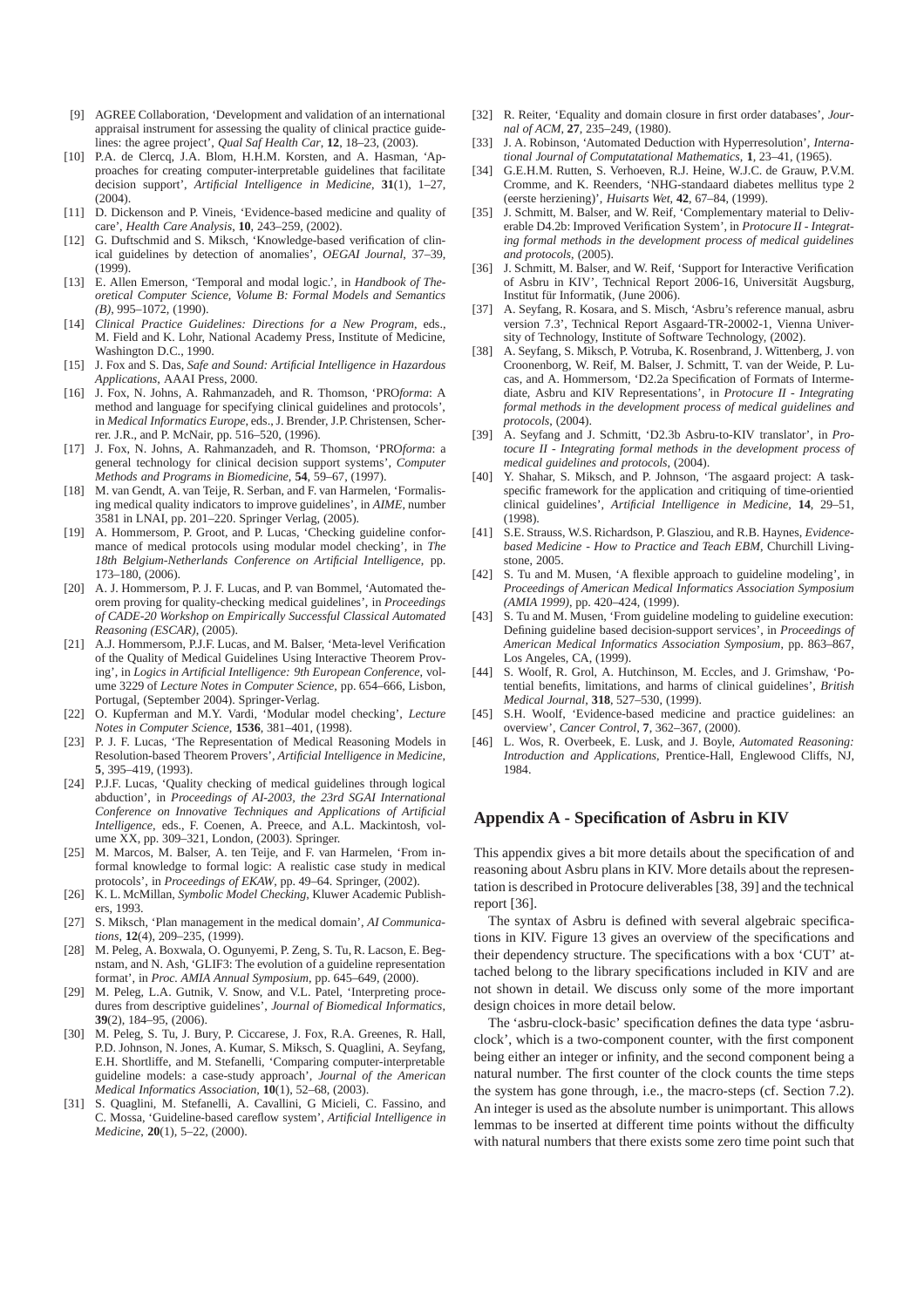

Figure 13. Definition of syntax of Asbru plans.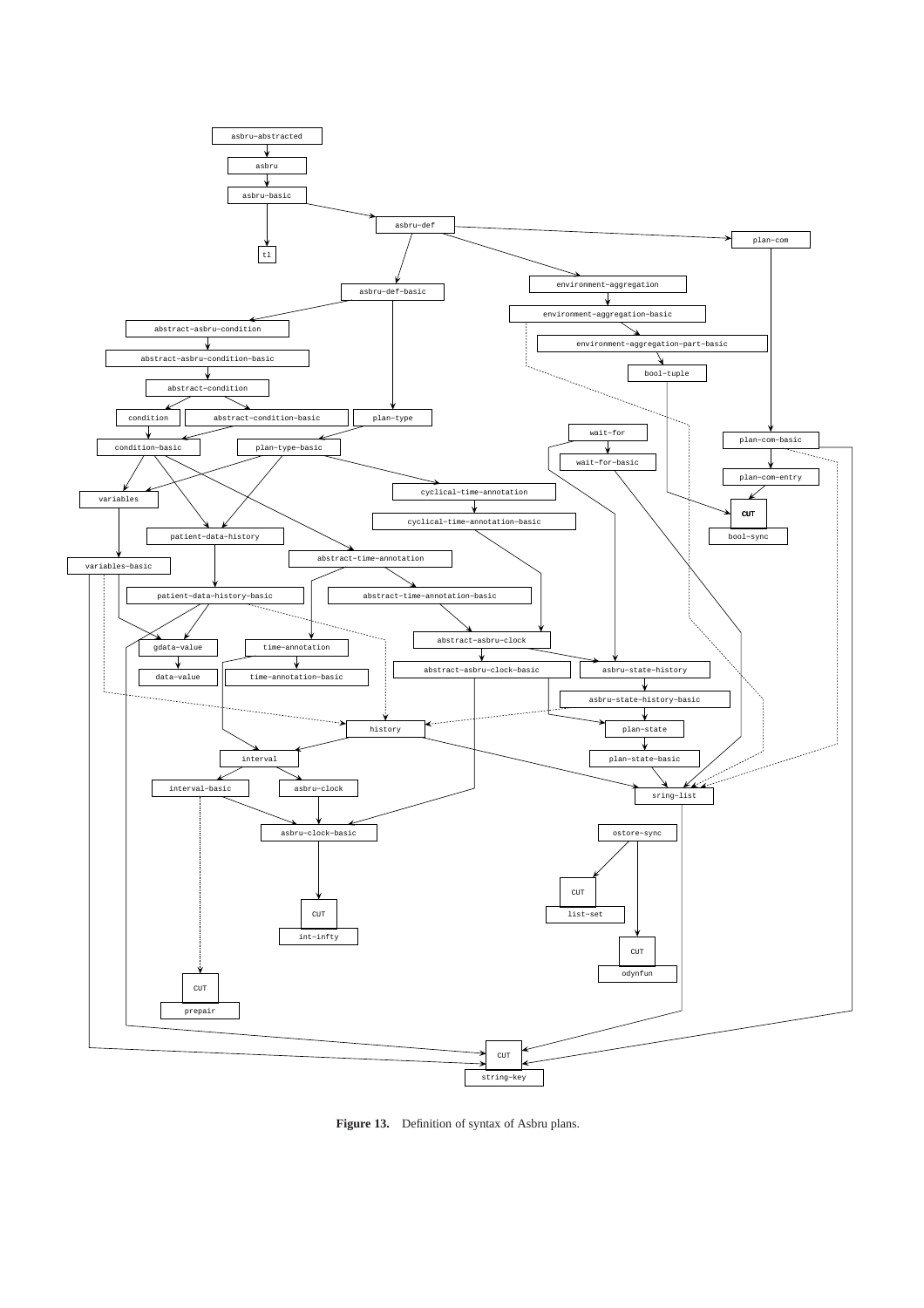one cannot go back infinitely back in time. The second counter is a micro-step counter.

The 'asbru-clock' enriches the asbru clock, which adds functionality for moving back and forward in time. As micro-steps are technical steps that do not represent real time steps they are not related to concepts such as 'earlier' or 'later'. It is therefore not possible to address individual micro-steps, but only to a list of states that has been reached in between two macro-steps.

The 'interval-basic' creates a rudimentary time-interval using a pair of asbru-clocks.

The 'ostore-sync' specification adds the specification of the predicate 'sync'. This is needed to come around difficulties with concurrent access to data types within synchronous parallel execution. In general synchronous write access from more than one process to one variable is seen as a clash and the result of such a clash can be defined in a number of ways. For example, the result can be (1) chosen from the result of one of the processes, (2) arbitrary, (3) the results of both processes (e.g., when they access different fields in an array), or (4) an inconsistency leading to an abort of the program. The 'sync' predicate postpones the decision how to react to clashes and allows it to be specified on the case study level.

The 'history' specification is a generic specification with the type of the included dynamic function left undefined. This allows one to define generic simplification rules and reuse them for multiple specifications. In the Asbru specification the history construct is used for the variable history, the Asbru state history, and the patient data history. The selectors in the history are basically time points, but intervals have also been added to increase modularisation.

The most important data structures within the specification of Asbru are the 'asbru state', 'patient data', and 'patient'. The 'asbru state' stores all configurations of Asbru plans, i.e., their current state according to the semantics of the state-chart (cf. Figure 3). The 'patient data' stores all the known values about the patient. Note, that there is a difference between the 'patient' data structure and 'patient data' data structure, as the former contains information about the *actual condition* of the patient, while the latter represents the *knowledge* the medical staff has about the patient. The knowledge may be outdated as the values in the patient may have changed.

The plan states known by Asbru are defined in the specification 'plan-state-basic', which is enriched by 'plan-state' to included additional concepts to summarise some of the plan states, e.g., 'terminated' summarises the states 'completed', 'rejected', and 'aborted'. The synchronisation between plans is specified in 'plan-com', which gathers the signals that may be sent from a super-plan to its respec-

 $asbru-def = mk-asbru-def$ 

- (. .filter : asbru-condition;
- . .setup : asbru-condition;
- . .suspend : asbru-condition;
- . .reactivate : asbru-condition;
- . .complete : asbru-condition;
- . .abort : asbru-condition;
- . .type : plan-type;
- . .retry : bool;
- . .subplans : string-list;
- . .wait-for : wait-for;
- . .opt-wf : bool;
- );



tive sub-plans. The signals are represented in internal variables to shield them from the environment which simplifies the sequents and their proofs as environmental non-interference does not have to be specified separately.

The interface to the Asbru specification is an algebraic type 'asbrudef' in KIV, which simply defines a structure of the form in Figure 14. Each Asbru plan is transformed into KIV using the algebraic function 'mk-asbru-def' by filling in the values used by the Asbru plan for its parameters.

## **Appendix B - Symbolic execution of Asbru**

This appendix gives a bit more details about reasoning about Asbru plans in KIV. More details about the symbolic execution is described in the Protocure deliverable [35] and technical report [36].

The proof method in KIV is based on a sequent calculus with rules of the form:

$$
\frac{\Gamma_1 \vdash \Delta_1 \quad \dots \quad \Gamma_n \vdash \Delta_n}{\Gamma \vdash \Delta} \, name.
$$

Rules are applied bottom-up. Rule *name* refines a given conclusion  $\Gamma \vdash \Delta$  with n premisses  $\Gamma_i \vdash \Delta_i$ . Furthermore, KIV uses rewrite rules to rewrite sub-formulas, which are of the form

$$
name: \quad \phi \leftrightarrow \psi,
$$

to replace a formula  $\phi$  by an equivalent formula  $\phi$  anywhere within a given sequent.

The idea of symbolic execution of arbitrary temporal formulas (e.g., Asbru plans) is to normalise the temporal formulas to the form  $\tau \wedge \circ \phi$ , which separates the possible first transitions from the temporal formulas describing the system in the next state. The general pattern of the normal form is given by

$$
\tau_0\wedge {\rm last} \vee \bigvee \bigvee_{i=1}^n(\exists X_i.\tau_i\wedge\circ\phi_i),
$$

with  $X_i$  static variables occurring both in transition  $\tau_i$  and system  $\phi_i$ to capture the link between these formulas. The operator **last** is included as the system may also terminate. The rules in KIV to rewrite arbitrary temporal formulas to normal form are described in [1].

After normalisation, the sequent can be rewritten using the rules *dis l* and *ex l* to eliminate disjunction and quantification.

$$
\frac{\phi, \Gamma \vdash \Delta \quad \psi, \Gamma \vdash \Delta}{\phi \vee \psi, \Gamma \vdash \Delta} \, dis \, l \quad \frac{\phi[^{X_0}/_X], \Gamma \vdash \Delta}{\exists X. \phi, \Gamma \vdash \Delta} \, ex \, l
$$

where  $X_0$  is a fresh static variable with respect to the variables in free( $\phi$ )\{X}∪free(Γ, Δ). For the remaining premises

 $\tau_0 \wedge \textbf{last} \vdash \quad \tau_i \wedge \circ \phi_i \vdash$ 

the two rules *lst* and *stp* can be applied

$$
\frac{\tau[^{X,X,X}/_{A,A',A''}]\vdash}{\tau,\textbf{last}\vdash}lst \quad \frac{\tau[^{X_1,X_2,A}/_{A,A',A''}],\phi}{\tau,\circ\phi\vdash}stp
$$

where  $X, X_1, X_2$  are fresh with respect to free( $\tau$ ,  $\phi$ ). Note that rule *lst* deals with the situation when execution terminates and all free dynamic variables A - no matter if they are unprimed, primed, or double primed - are replaced by fresh static variable  $X$ . The result is a formula in pure predicate logic with static variables only, which can be proven with standard first-order reasoning. The rule *stp* advances the trace one step. The values of the dynamic variables  $A$  and  $A'$  in the old state are stored in fresh static variables  $x_1$  and  $X_2$ . Double primed variables are unprimed variables in the next state. Finally, the leading next operators are discarded and the proof method continues with the execution of  $\phi_i$ .